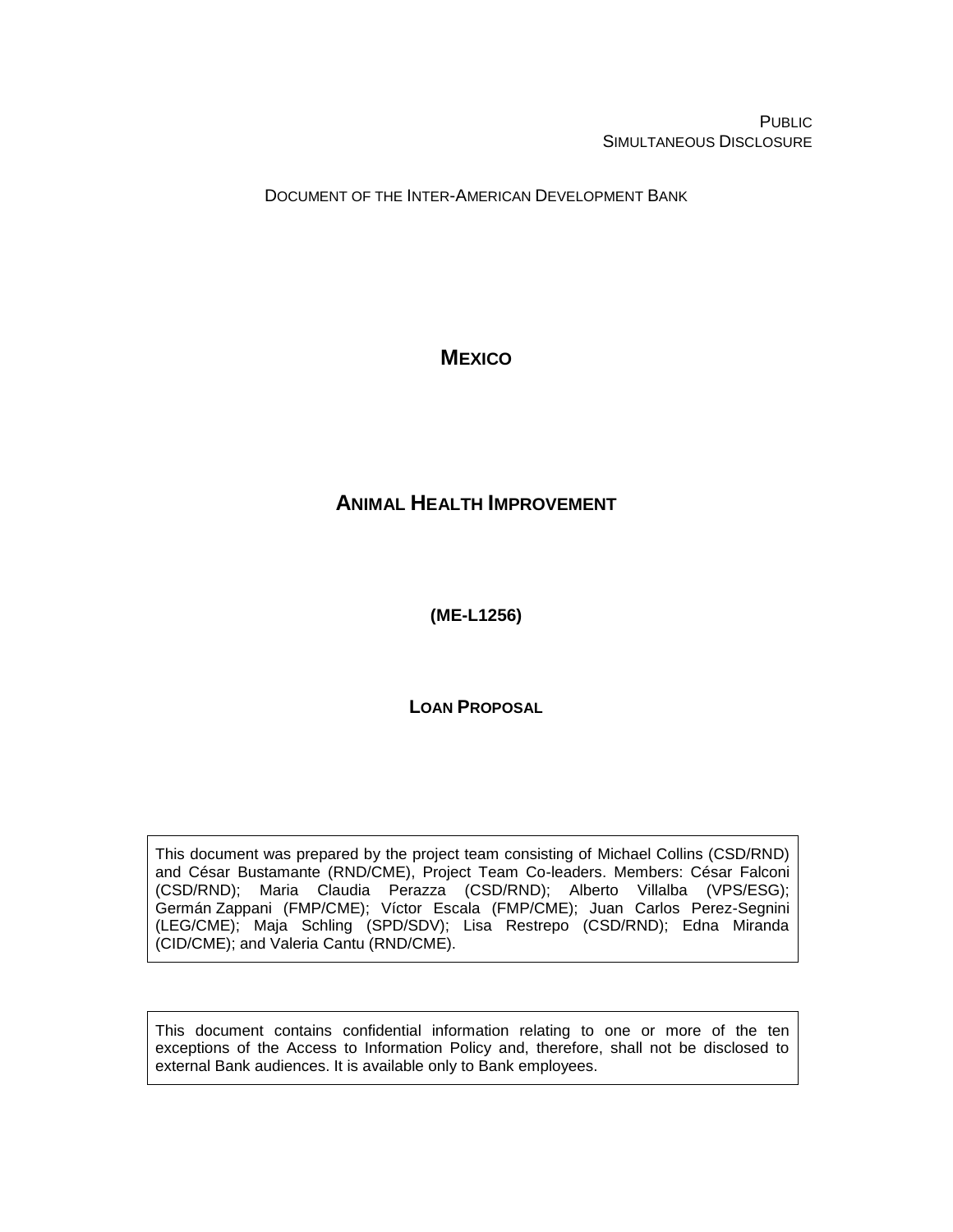## **CONTENTS**

# PROJECT SUMMARY

| Ī.   |                      |  |  |  |  |  |  |  |
|------|----------------------|--|--|--|--|--|--|--|
|      | А.<br>В.<br>C.       |  |  |  |  |  |  |  |
| II.  |                      |  |  |  |  |  |  |  |
|      | А.<br>В.<br>C.<br>D. |  |  |  |  |  |  |  |
| III. |                      |  |  |  |  |  |  |  |
|      | Α.<br>В.             |  |  |  |  |  |  |  |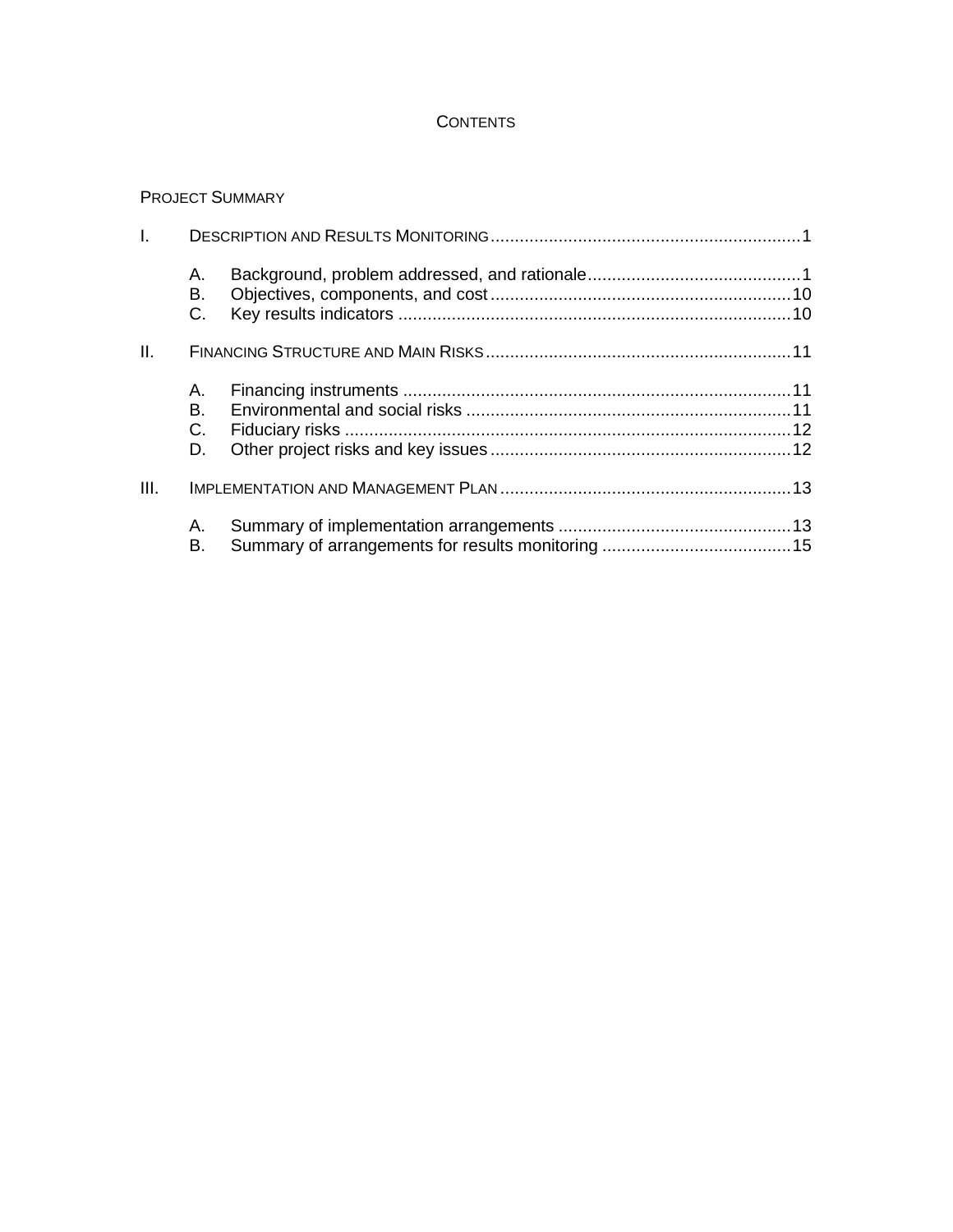#### **ANNEXES**

Annex I Development Effectiveness Matrix (DEM) - Summary

Annex II Results Matrix

Annex III Fiduciary Agreements and Requirements

#### **ELECTRONIC LINKS**

#### **REQUIRED**

- 1. [Multiyear Execution Plan](http://idbdocs.iadb.org/wsdocs/getDocument.aspx?DOCNUM=40677245)
- 2. [Annual Work Plan](http://idbdocs.iadb.org/wsdocs/getDocument.aspx?DOCNUM=40677255)
- 3. [Monitoring and Evaluation Plan](http://idbdocs.iadb.org/wsdocs/getDocument.aspx?DOCNUM=40677263)
- 4. [Environmental and Social Management Report](http://idbdocs.iadb.org/wsdocs/getDocument.aspx?DOCNUM=40677335)
- 5. [Procurement Plan](http://idbdocs.iadb.org/wsdocs/getDocument.aspx?DOCNUM=40677272)

### **OPTIONAL**

- 1. **[Economic Analysis of the Project](http://idbdocs.iadb.org/wsdocs/getDocument.aspx?DOCNUM=40677882)**
- 2. [Evaluation of institutional capacity and risk analysis](http://idbdocs.iadb.org/wsdocs/getDocument.aspx?DOCNUM=40677887)
- 3. [Analysis of animal health in Mexico](http://idbdocs.iadb.org/wsdocs/getDocument.aspx?DOCNUM=40677904)
- 4. Analysis of SENASICA diagnostic laboratories\*
- 5. SENASICA Plan to reengineer laboratories\*
- 6. SENASICA Plan for CNRSA sustainability\*
- 7. [References](http://idbdocs.iadb.org/wsdocs/getDocument.aspx?DOCNUM=40680787)
- 8. [Safeguard Policy Filter and Safeguard Screening Form](http://idbdocs.iadb.org/wsdocs/getDocument.aspx?DOCNUM=40677297)
- (\*) At the request of the borrowing country, the information contained in this document will not be disclosed. The non-disclosure of this information is in accordance with the "country-specific information" exception in paragraph 4.1 i of the Bank's Access to Information Policy.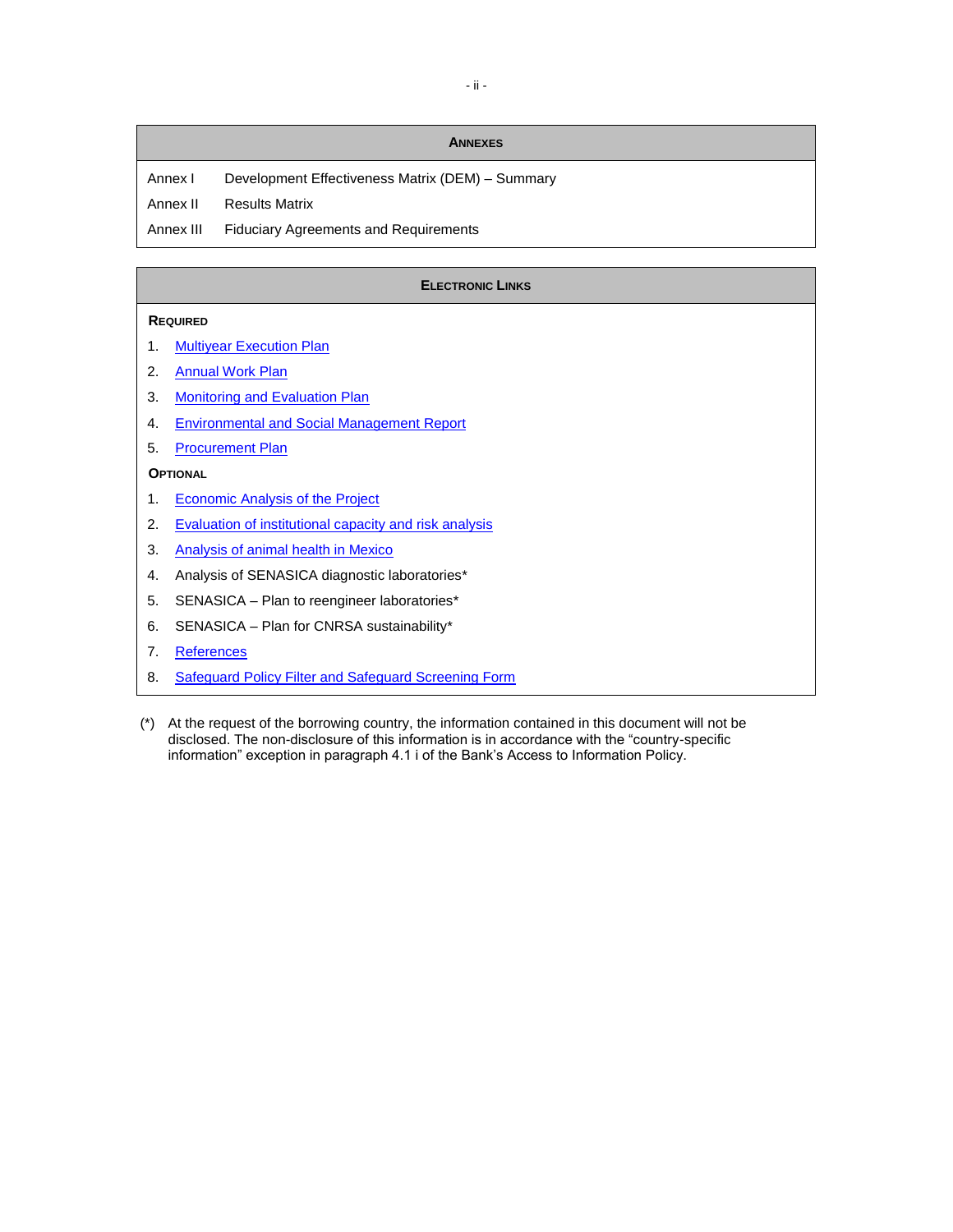### **ABBREVIATIONS**

| <b>BSE</b>      | Bovine spongiform encephalopathy                                                                                                                                  |
|-----------------|-------------------------------------------------------------------------------------------------------------------------------------------------------------------|
| <b>CENAPA</b>   | Centro Nacional de Servicios de Constatación en Salud Animal [National<br>Animal Health Monitoring Services Center]                                               |
| <b>CENASA</b>   | Centro Nacional de Servicios de Diagnóstico en Salud Animal [National<br>Animal Health Diagnostic Services Center]                                                |
| <b>CID</b>      | Country Department Central America, Mexico, Panama and the<br>Dominican Republic                                                                                  |
| <b>CNRSA</b>    | Centro Nacional de Referencia en Salud Animal [National Animal Health<br>Reference Center]                                                                        |
| <b>CPA</b>      | Mexico-United States Commission for the Prevention of Foot-and-Mouth<br>Disease and other Exotic Animal Diseases                                                  |
| <b>DGSA</b>     | Dirección General de Salud Animal [Animal Health Directorate]                                                                                                     |
| <b>ESMP</b>     | Environmental and social management plan                                                                                                                          |
| <b>ESGS</b>     | Estimated support for general services                                                                                                                            |
| <b>ETS</b>      | <b>Estimated total support</b>                                                                                                                                    |
| <b>FAO</b>      | Food and Agriculture Organization of the United Nations                                                                                                           |
| <b>INEGI</b>    | Instituto Nacional de Estadística y Geografía [National Statistics and<br>Geography Institute]                                                                    |
| <b>LIBOR</b>    | London Interbank Offered Rate                                                                                                                                     |
| <b>NAFIN</b>    | <b>Nacional Financiera</b>                                                                                                                                        |
| <b>OIE</b>      | World Organisation for Animal Health                                                                                                                              |
| <b>OVE</b>      | Office of Evaluation and Oversight                                                                                                                                |
| <b>SAGARPA</b>  | Secretaría de Agricultura, Ganadería, Desarrollo Rural, Pesca y<br>Alimentación [Department of Agriculture, Livestock, Rural Development,<br>Fisheries, and Food] |
| <b>SENASICA</b> | Servicio Nacional de Sanidad, Inocuidad y Calidad Agroalimentaria<br>[National Service for Agrifood Health, Safety, and Quality]                                  |
| <b>SFP</b>      | Secretaría de la Función Pública [Civil Service Department]                                                                                                       |
| <b>SHCP</b>     | Secretaría de Hacienda y Crédito Público [Finance Department]                                                                                                     |
| <b>UISDC</b>    | Unidad Integral de Servicios de Diagnóstico y Constatación<br>[Comprehensive Diagnostic and Monitoring Services Unit]                                             |
| <b>USDA</b>     | United States Department of Agriculture                                                                                                                           |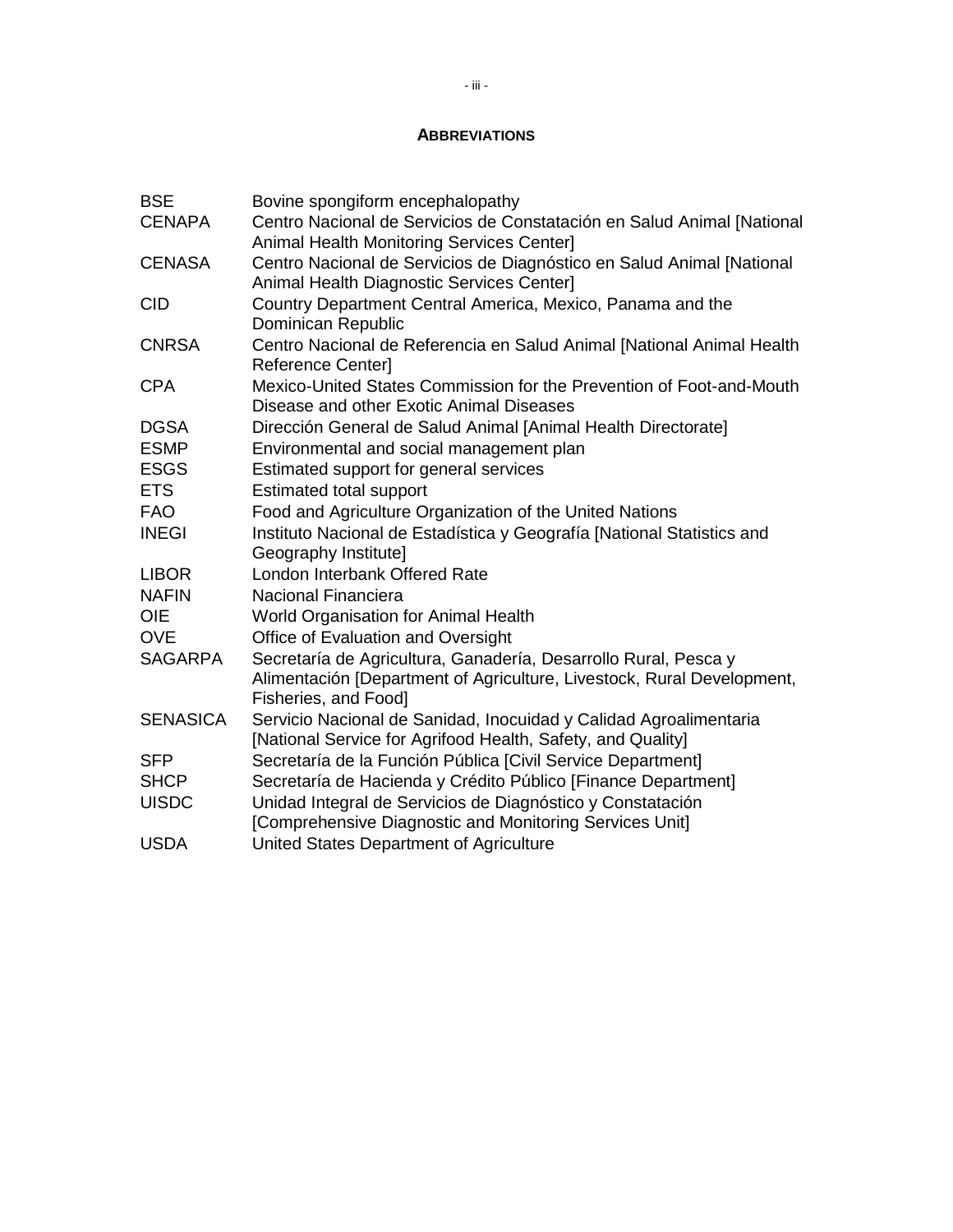### **PROJECT SUMMARY**

### **MEXICO A[NIMAL](#page-0-0) HEALTH IMPROVEMENT [\(ME-L1256\)](#page-0-1)**

| <b>Financial Terms and Conditions</b>                                                                                                                                                                                                                                                                                                                                      |                                                                                      |      |                                                   |                                                           |  |  |  |
|----------------------------------------------------------------------------------------------------------------------------------------------------------------------------------------------------------------------------------------------------------------------------------------------------------------------------------------------------------------------------|--------------------------------------------------------------------------------------|------|---------------------------------------------------|-----------------------------------------------------------|--|--|--|
| <b>Borrower: United Mexican States</b>                                                                                                                                                                                                                                                                                                                                     |                                                                                      |      | <b>Flexible Financing Facility</b> <sup>(a)</sup> |                                                           |  |  |  |
| <b>Executing agency: Department of Agriculture,</b>                                                                                                                                                                                                                                                                                                                        |                                                                                      |      | <b>Amortization period:</b>                       | Bullet payment on 15 October 2028                         |  |  |  |
| Livestock, Rural Development, Fisheries, and Food                                                                                                                                                                                                                                                                                                                          |                                                                                      |      | <b>Original WAL:</b>                              | 12 years <sup>(b)</sup>                                   |  |  |  |
| (SAGARPA) through the National Service for<br>Agrifood Health, Safety, and Quality (SENASICA)                                                                                                                                                                                                                                                                              |                                                                                      |      | <b>Disbursement period:</b>                       | 5 years                                                   |  |  |  |
|                                                                                                                                                                                                                                                                                                                                                                            |                                                                                      |      | Grace period:                                     | Bullet payment on 15 October 2028                         |  |  |  |
|                                                                                                                                                                                                                                                                                                                                                                            |                                                                                      |      | Inspection and supervision fee:                   | (c)                                                       |  |  |  |
| <b>Source</b>                                                                                                                                                                                                                                                                                                                                                              | <b>Amount</b><br>(US\$)                                                              | $\%$ | Interest rate:                                    | <b>LIBOR</b>                                              |  |  |  |
| <b>IDB</b> (Ordinary<br>Capital):                                                                                                                                                                                                                                                                                                                                          | 145 million                                                                          | 100  | <b>Credit fee:</b>                                | (c)                                                       |  |  |  |
| Total:                                                                                                                                                                                                                                                                                                                                                                     | 145 million                                                                          | 100  | <b>Currency:</b>                                  | United States dollars from the<br><b>Ordinary Capital</b> |  |  |  |
|                                                                                                                                                                                                                                                                                                                                                                            |                                                                                      |      | <b>Project at a Glance</b>                        |                                                           |  |  |  |
| Project objective/description:<br>The general objective is to improve the country's health status in order to contribute to increasing livestock productivity and<br>access to domestic and international markets. The specific objective is to strengthen the capacity and efficiency of animal<br>health services by updating and improving disease diagnostic services. |                                                                                      |      |                                                   |                                                           |  |  |  |
|                                                                                                                                                                                                                                                                                                                                                                            | Special contractual conditions precedent to the first disbursement of the financing: |      |                                                   |                                                           |  |  |  |
| Evidence will be presented that the mandate and program execution contract with the borrower via the Finance Department<br>(SHCP), Nacional Financiera, S.N.C. (NAFIN), SAGARPA, and SENASICA has been signed (paragraph 3.1).                                                                                                                                             |                                                                                      |      |                                                   |                                                           |  |  |  |
| <b>Exceptions to Bank policies:</b><br>None.                                                                                                                                                                                                                                                                                                                               |                                                                                      |      |                                                   |                                                           |  |  |  |
|                                                                                                                                                                                                                                                                                                                                                                            |                                                                                      |      | <b>Strategic alignment</b>                        |                                                           |  |  |  |
| Challenges:(d)<br><b>SI</b>                                                                                                                                                                                                                                                                                                                                                |                                                                                      |      | ⊽<br>D<br>PI.                                     | ⊽<br>EL                                                   |  |  |  |
| Crosscutting themes: <sup>(e)</sup>                                                                                                                                                                                                                                                                                                                                        |                                                                                      | GD   | П<br>CC                                           | IC<br>п<br>п                                              |  |  |  |
| (a)<br>Under the terms of the Flexible Financing Facility (document FN-655-1), the borrower has the option of requesting changes                                                                                                                                                                                                                                           |                                                                                      |      |                                                   |                                                           |  |  |  |

 $\alpha$  Under the terms of the Flexible Financing Facility (document FN-655-1), the borrower has the option of requesting changes to the amortization schedule, and currency and interest rate conversions. When considering such requests, the Bank will take operational and risk management considerations into account.

 $(b)$  The original WAL of the loan could be shorter, depending on the actual date on which the loan contract is signed.

- (c) The credit fee and inspection and supervision fee will be established periodically by the Board of Executive Directors as part of its review of the Bank's lending charges, in accordance with the applicable policies.
- (d) SI (social inclusion and equality); PI (productivity and innovation); and EI (economic integration).

(e) GD (gender equality and diversity); CC (climate change and environmental sustainability); and IC (institutional capacity and rule of law).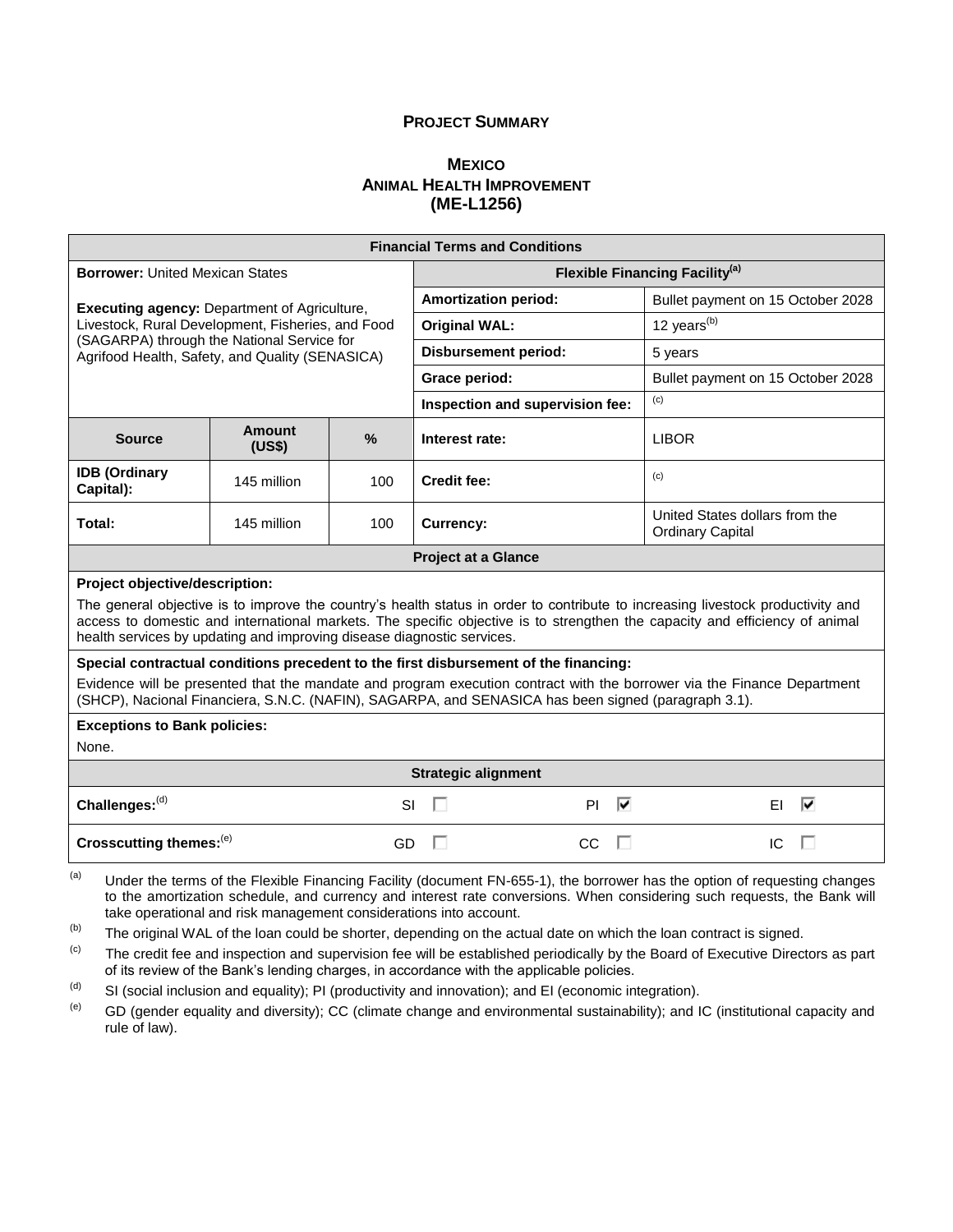# **I. DESCRIPTION AND RESULTS MONITORING**

### **A. Background, problem addressed, and rationale**

- 1.1 **General context of the agriculture sector.** The agriculture sector in Mexico is strategically important for the country's development due to its significance to the economy. In 2015, the agriculture sector accounted for 3.35% of GDP and, between 2000 and 2015, it grew an average of 1.56% per year, slower than the annual growth of the economy as a whole (2.2%) (National Statistics and Geography Institute—INEGI, 2015). Agricultural activities in 2015 employed 13.3% of the country's workforce (6.9 million people). That same year, exports of agricultural products reached US\$12.97 billion, accounting for 2.5% of the country's total exports (INEGI, 2015). From 1981-2012, the annual average growth of agricultural productivity was 1.5%, slightly higher than the regional average (1.2%) but slower than that of Brazil (2.5%) and Chile (2.3%) (Nin-Pratt et al.,  $2015$ ).<sup>1</sup> Although agricultural productivity has improved, the proportion of total support (estimated total support  $-$  ETS) provided in the form of public goods (estimated support for general services – ESGS) in Mexico is 11.7% (2013), lower than in other countries such as Uruguay (58.5%), Chile (45,6%), and Brazil  $(18,6\%)$ .<sup>2</sup> Likewise, the proportion of ESGS dedicated to agricultural health in Mexico is 10% (2014), lower than in Brazil (26.1%), Uruguay (22.9%), Chile (19.8%), and Argentina (37%) (Agrimonitor, 2015). These indicators show Mexico's level of investment in agricultural health, revealing that the country has an opportunity to increase its spending strategically and in accordance with the sector's priorities.
- 1.2 **Livestock activity.** Livestock activity<sup>3</sup> accounted for 32% of agricultural GDP in 2015. Its annual growth from 2000 to 2015 averaged 1.69%, somewhat higher than that of the agricultural sector as a whole. Its production value in 2015 was close to US\$40 billion, making it the 11th largest primary livestock producer in the world. Mexico has 1.1 million production units (20% of the agricultural sector as a whole). Its main products are beef, pork, poultry, and live cattle (SAGARPA, 2015). Livestock exports have tripled from 2000 to 2015, reaching US\$3.66 billion in 2015 and accounting for almost 30% of agricultural exports (the regional average is 15% (2013) (FAOSTAT, 2015)). Also during this period, livestock sector imports doubled, reaching US\$6.2 billion in 2015 (INEGI, 2016). Production of fishery and aquaculture products was 1.7 million tons in 2014, compared to 1.2 million tons in 2000 (SAGARPA, 2015).
- 1.3 **Animal health.** Protecting animal and plant health is one of the most important functions of public sector agricultural bodies, and it has the characteristics of a

<sup>1</sup> INEGI (2015) estimated that the agricultural sector's productivity grew annually by an average of 0.23% from 1991-2014.

<sup>2</sup> The ETS is the estimated total support. The indicator reflects and includes all the effects of public policies that have a differentiated effect on the agricultural sector, either through support (for example, subsidies) or penalties (for example, taxes). The ESGS is the estimated support for general services. It measures the support provided to agricultural producers (as a group, not individually) through general support (such as research, agricultural health, infrastructure, etc.). Both indicators are measured at the federal level.

<sup>3</sup> For the purposes of this program, this includes both livestock and fisheries.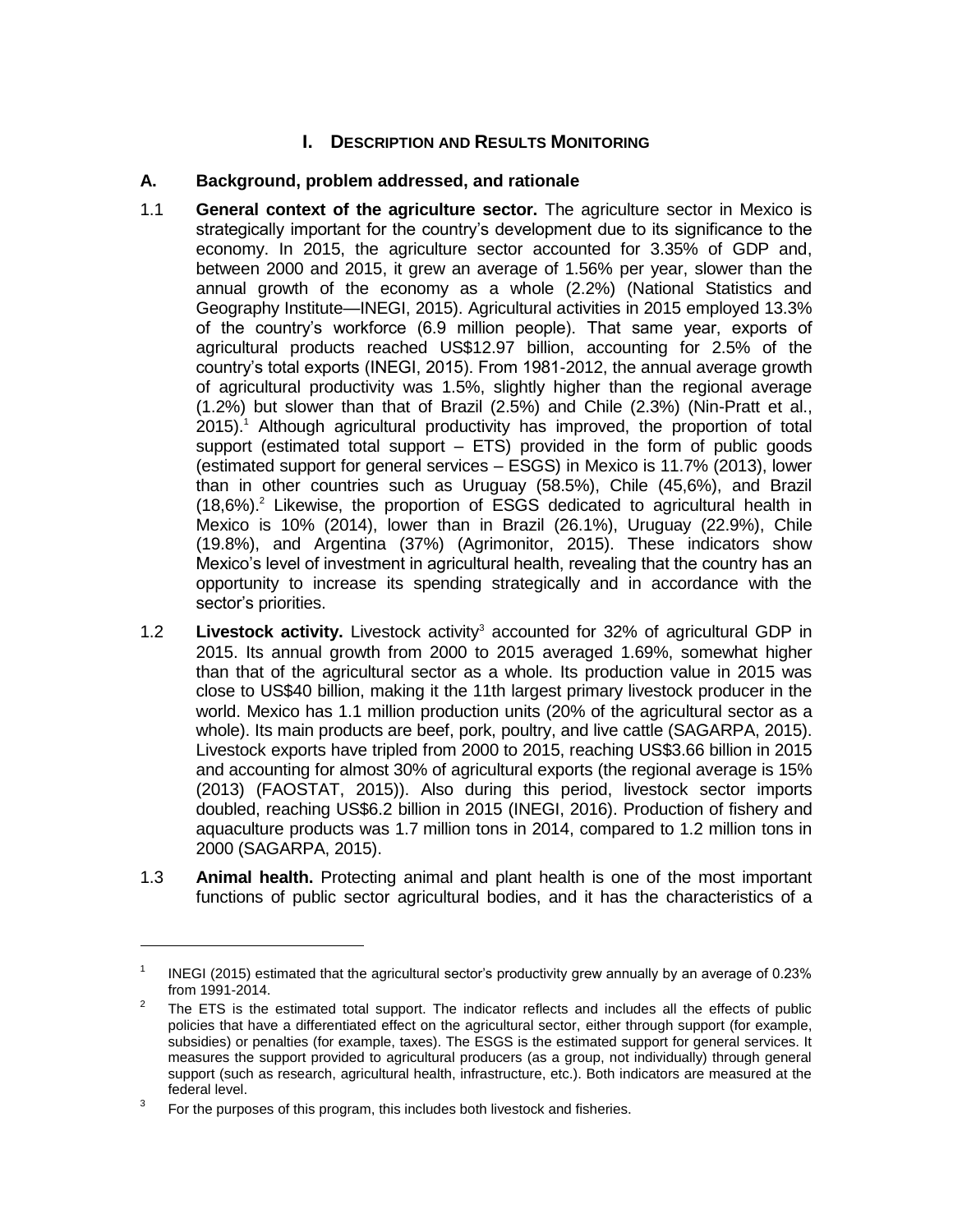public good (OVE, 2015). Failures of the animal health system, whether due to a failure to control the spread of endemic diseases or incursions and outbreaks of exotic diseases or emerging diseases, cause enormous economic losses due to reduced livestock productivity caused by the disease and/or the death of animals, as well as the loss of international markets. In the case of outbreaks of endemic zoonotic diseases <sup>4</sup> or the appearance of emerging zoonotic diseases, the social and economic impact is much more severe due to negative effects on human health. For example, outbreaks of exotic diseases have included cases of bovine spongiform encephalopathy (BSE) in 2003, which resulted in losses of US\$1.5 billion in Canada and US\$3.5 billion in the United States (Fox et al., 2005); outbreaks of foot-and-mouth disease in 2001 in the United Kingdom, which resulted in losses of more than US\$10 billion (Bates, 2016) and US\$80 million in losses in Uruguay (FAO, 2002); outbreaks of classic swine fever in The Netherlands in 1997, causing US\$2.3 billion in losses (Terpstra and de Smit, 2000); and the highly pathogenic avian influenza epidemic in the United States, which caused US\$500 million in losses in 2013 (USDA, 2016).

- 1.4 Given these risks, there are two main reasons to invest in animal health services: (i) maintaining and increasing productivity by avoiding production losses (to new illnesses) and reducing production losses (to existing diseases); and (ii) facilitating foreign trade by meeting health and safety standards that enable access to foreign markets. The main services are epidemiological surveillance (identification of diseases); sanitary barrier and quarantine; and control and eradication of diseases. The diagnostic function (laboratory analysis) is a critical crosscutting element that supports all three of these services, mainly via epidemiological surveillance. For example, countries free of exotic diseases must conduct epidemiological surveillance that requires samples to be processed in a laboratory to identify with a high degree of certainty the presence or absence of the infectious agents in sick animals. Without a laboratory diagnosis, surveillance cannot be conducted to demonstrate that a country remains free of an exotic disease.
- 1.5 The increase in the international trade of animal products, in which Mexico $<sup>5</sup>$  has</sup> participated, has led to countries paying closer attention to risks to their natural heritage and the health of their consumers, by establishing health and safety requirements for accessing their markets. Of particular importance are the risks of introducing and spreading exotic animal diseases and zoonoses, as well as food contamination events. In this context, countries need to update and modernize their animal health and food safety systems to ensure these risks are detected, identified, and controlled, and to guarantee the safety of the products exported and consumed domestically.
- 1.6 Although investments in animal health services do not completely eliminate the risk that disease will have an impact on production, such investments yield high returns. A comparative evaluation of six agricultural health projects conducted by OVE (2015) finds evidence that disease control and eradication campaigns conducted by agricultural health institutions have successfully reduced the effects of disease and pests on production. Regarding animal health, in Peru, the

<sup>4</sup> Zoonosis is an infection or illness in animals that is naturally transmissible to humans, or vice versa.

<sup>&</sup>lt;sup>5</sup> Mexico participates in 12 free-trade agreements covering 46 countries.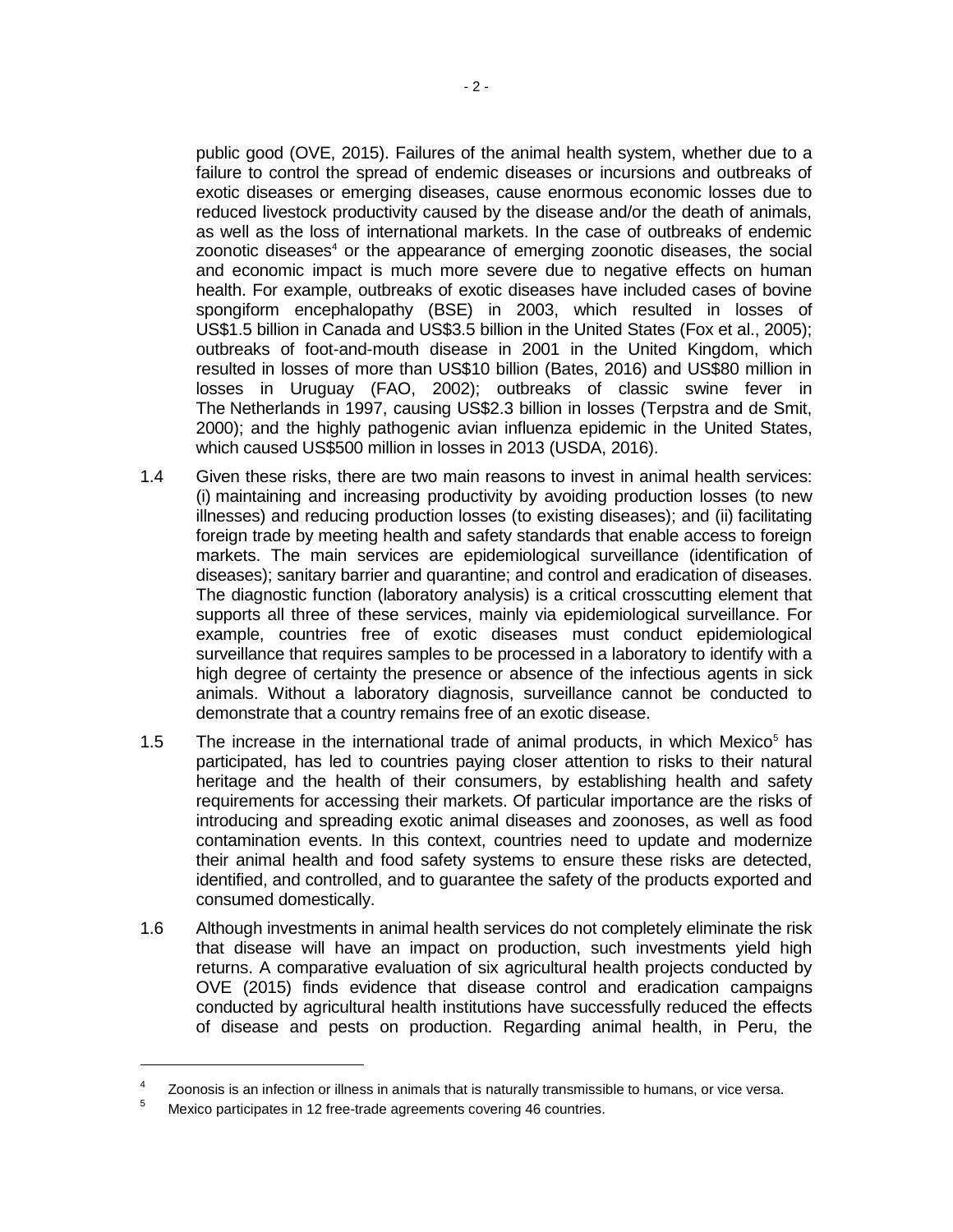implementation of a program to control mange in camelids reduced the prevalence of the illness in treated versus non-treated animals significantly (1.8% versus 16%), as well as the incidence (3.6% versus 12%) (OVE, 2009). The case of Uruguay also demonstrates the benefits for international commerce of controlling disease in animals. Specifically, once it obtained the status of foot-and-mouth disease-free area without vaccination in 1996, the value of its beef exports to the U.S. increased by more than 50%, trade with the countries of the Pacific increased, and it saved more than US\$8 million a year on vaccinations (Knight-Jones and Rushton, 2013; Otte et al., 2004). There is also evidence that the price of beef exported from foot-and-mouth disease-free countries is approximately 93% higher than from countries that have it (ICA and CID, 2008).

- 1.7 Similarly, Carter (2007) estimated losses for the State of Michigan at US\$2 billion as a result of not having a new veterinary diagnostic laboratory to support the livestock sector there. Ankers and Harris (2011) conducted an analysis of global activities to control pandemic diseases. They found that improvements to avian influenza diagnostic capacity in a network of laboratories in West and Central Africa reduced the time it took to confirm the presence of the virus from 30 days to one day. Likewise, improvements to the capacity of a network of laboratories in southeast Asia to detect avian influenza enabled analysis of the epidemiology of the disease in real time and at regional scale. Using data on animal health services in 12 countries, Swayne (2011) found that an increase in the capacities of veterinary services such as laboratory analysis, staff proficiency, biological product development, and the surveillance system response correlate with improved control of avian influenza. Following outbreaks of BSE in 2003, the United States lost its access to international markets for its beef products. Through surveillance and diagnostic support from a national network of government laboratories, the United States was able to demonstrate to the World Organisation for Animal Health (OIE) that it was BSE-free. It was granted the status of a country with negligible risk and recovered its beef export markets (USDA, 2013; OIE, 2016).
- 1.8 **Animal health services in Mexico.** The National Service for Agrifood Health, Safety, and Quality (SENASICA) will head up the national agricultural health system in Mexico. A deconcentrated entity of SAGARPA, it is responsible for protecting food health and safety. SENASICA's Animal Health Directorate (DGSA) is in charge of maintaining and improving animal health in the country via four main functions: surveillance, sanitary barrier, control and eradication, and response and diagnostics.<sup>6</sup> Diagnostic duties are performed by three DGSA entities and a network of private laboratories:
	- The National Animal Health Diagnostic Services Center (CENASA), built in 1969 and located in the Comprehensive Diagnostic and Monitoring Services Unit (UISDC) complex, is responsible for diagnosing endemic or existing animal diseases in Mexico and monitoring biological veterinary products used to support animal health in Mexico.
	- The Mexico-United States Commission for the Prevention of Foot-and-Mouth Disease and other Exotic Animal Diseases (CPA) operates a series of

<sup>&</sup>lt;sup>6</sup> Other directorates include: (i) plant health: (ii) agrifood safety; (iii) animal and plant health inspection; (iv) legal matters; and (v) administration and information technology.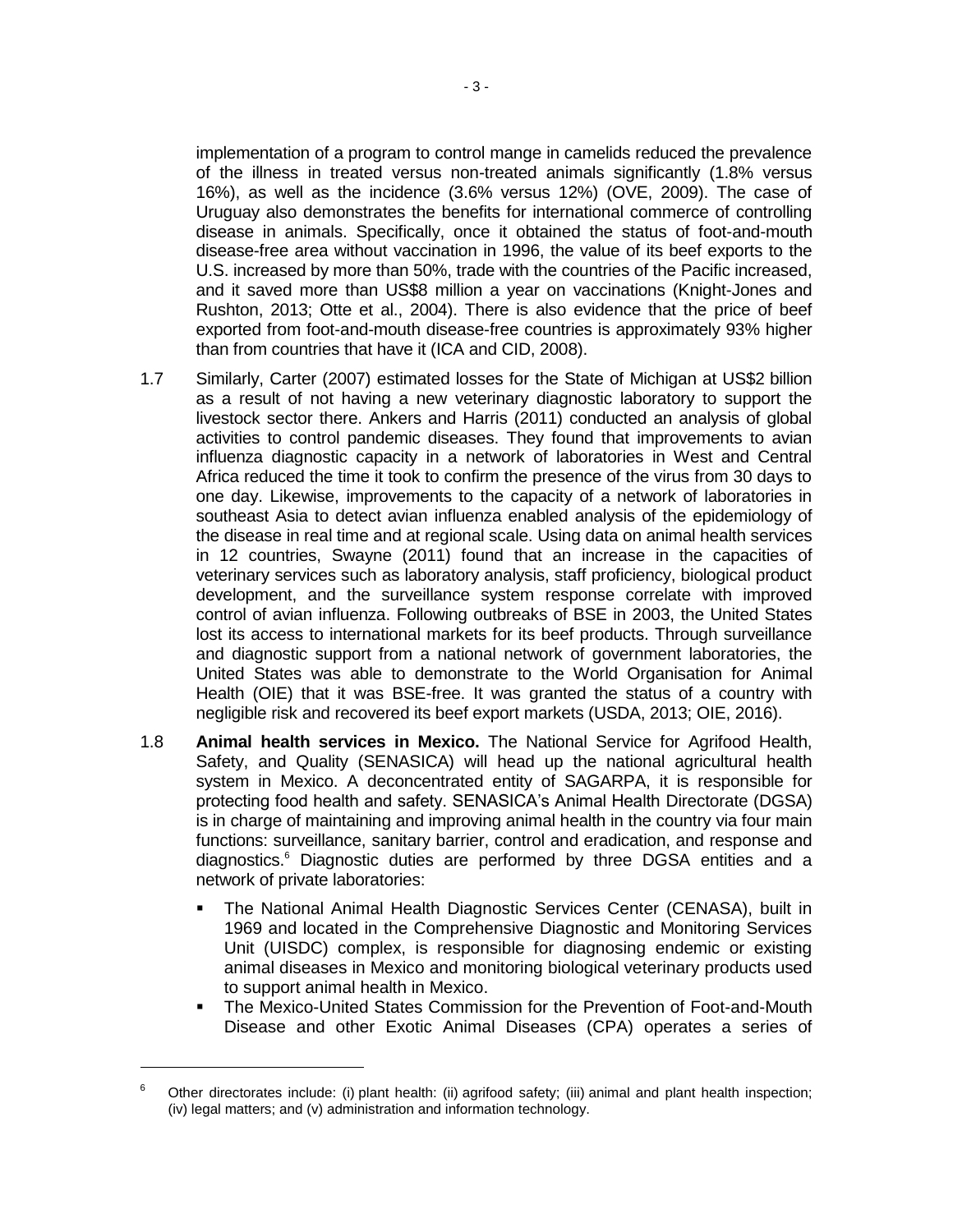laboratories across the country to detect and respond to potential outbreaks of exotic animal diseases and/or emerging diseases not present in Mexico. This network includes: (i) a BSL-3 laboratory,<sup>7</sup> which serves as a national reference laboratory for the CPA; (ii) seven regional laboratories; and (iii) 13 BSL-2 molecular biology laboratories that use rapid diagnostic techniques.

- The National Animal Health Monitoring Services Center (CENAPA) is responsible for: (i) diagnosing parasitic diseases; (ii) monitoring antiparasitic and pharmaceutical products; (iii) conducting food safety studies; and (iv) providing DNA sequencing services and diagnostic reagents for SENASICA's laboratory network.
- The network of 127 SENASICA-licensed laboratories provides diagnostic services for endemic animal diseases, particularly diseases being surveilled by official programs. These laboratories are operated by state governments, universities, and commercial entities. The diagnostic work done by private laboratories is vital to advancing campaigns for controlling animal disease. More than 85% of the diagnostic analyses carried out by the laboratory network in 2015 were performed by private laboratories. These laboratories are indispensable for the success of surveillance activities and campaigns to control and eradicate livestock diseases (Torres and Grimaldo, 2016).
- 1.9 The DGSA has two coordinated approaches to diagnosing exotic and endemic disease. For exotic diseases, the CPA has 70 field veterinarians located throughout the country and supported by 20 regional laboratories. All the activities in the field and the regional laboratories are supported by the CPA's reference laboratory, which works on specialized diagnostics and confirming the diagnoses made in regional laboratories. For endemic diseases, the entities in charge are CENASA and CENAPA. Diagnosing and/or surveilling diseases under control programs begins with the collection of samples by private veterinarians licensed by SENASICA. The samples are sent to private laboratories for analysis via epidemiological monitoring using simple techniques. In special cases where confirmation of suspected outbreaks is required, the private laboratories send the samples to CENASA. For aquaculture and parasitic diseases, the samples are sent to CENAPA. Across the entire laboratory network, 95% of analyses performed are in support of surveillance activities and campaigns to control and eradicate diseases (Torres and Grimaldo, 2016).
- 1.10 The credibility and effectiveness of the comprehensive animal health diagnostic system in Mexico depends fundamentally on the functioning of SENASICA's national reference laboratories. In addition to its critical role in detecting and responding to potential outbreaks of exotic animal diseases and/or emergent diseases not found in Mexico, these reference functions include: (i) preparing standardized and validated diagnostic protocols; (ii) preparing and distributing the

 $\overline{a}$ 

<sup>7</sup> Laboratories are classified by biosafety levels (BSLs) according to the biological agent and the risk level involved. There are four levels, ranging from the lowest (BSL-1) to levels that employ more robust and restrictive mechanisms. The highest level is BSL-4, which is exclusively for diseases that are lethal to humans. The BSL-3(Ag) classification applies specifically to laboratories that can infect animals with exotic agents that cause diseases that have a severe impact on production animals. This level involves many of the same security requirements as a BSL-4 laboratory.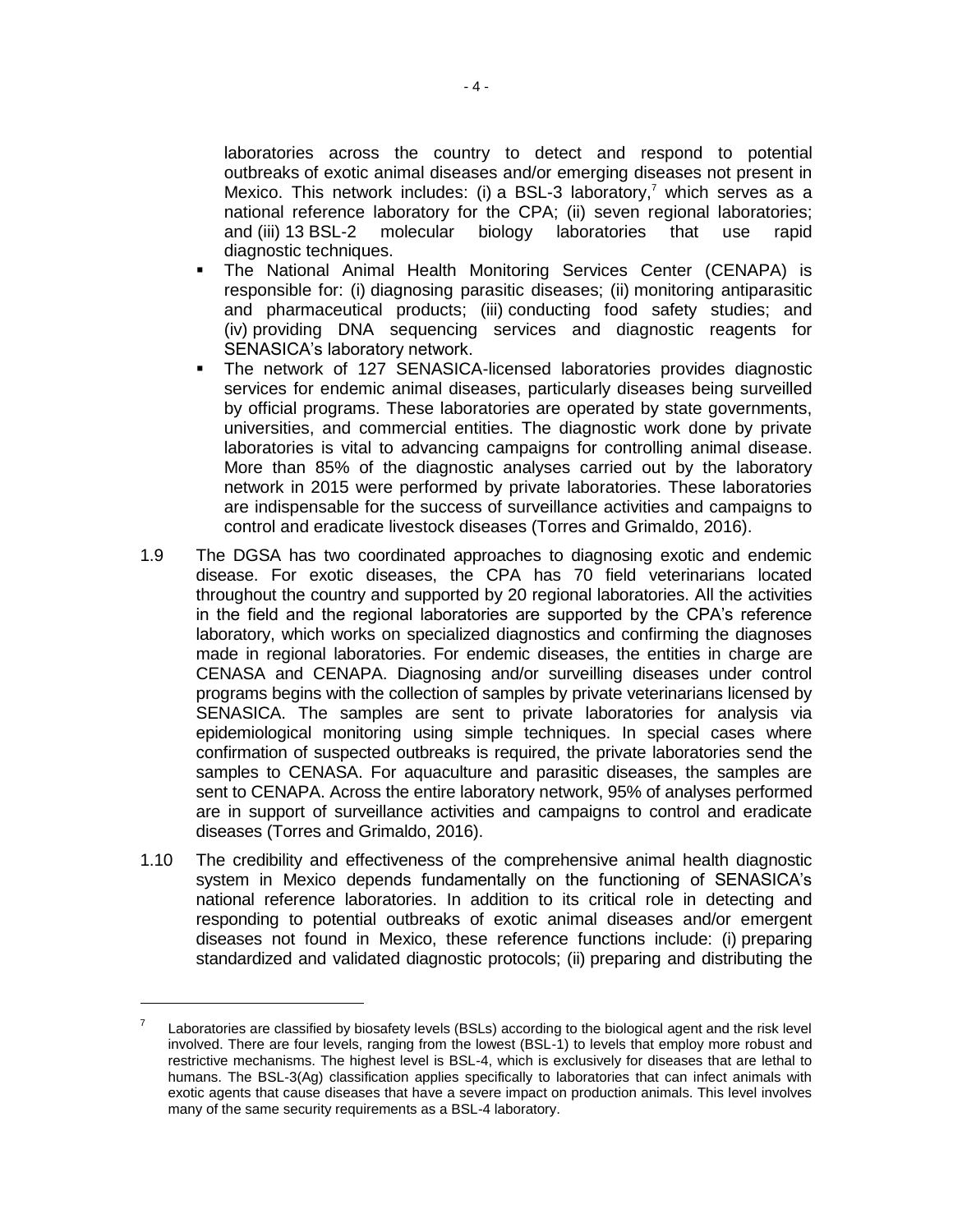necessary reagents for conducting diagnostic analysis; (iii) preparing, distributing, and analyzing interlaboratory aptitude tests to verify the reproducibility and accuracy of the results of the laboratories in the network; and (iv) verifying and/or confirming the diagnoses of positive or suspicious results made by SENASICA and private laboratories. From 2012-2015, the reference laboratories performed a total of 173,000 diagnostic analyses, of which 55% supported surveillance services (Torres and Grimaldo, 2016).

- 1.11 In 2007, the OIE conducted a performance evaluation of animal health services in Mexico and found the results to be acceptable (58%). Based on the recommendations of the evaluation, improvements have been made in four main areas: (i) human and financial resources, with a plan for ongoing training of technical staff and resource sustainability for control and eradication campaigns; (ii) technical, with improved emergency response and analytic capacity of laboratories to serve as a reference for the OIE; (iii) increased participation in review of OIE standards; and (iv) market access. These improvements are embodied in the results of SENASICA's recent self-assessment of its veterinary service, which, following OIE methodology, returned an indicator of  $74\%$ .<sup>8</sup> This progress has helped Mexico gain OIE recognition as free of three economically important diseases: foot-and-mouth disease, classic swine fever, and BSE (Estupiñan, 2016). It has also been able to eradicate seven livestock, avian, and equine diseases and been declared free of them. Improvements to the country's health status have also contributed to achieving greater access to international markets for Mexican livestock products. Mexico currently has access to 1,179 export markets for livestock products (compared to 1,077 markets in 2011) (SENASICA,  $2016$ ).<sup>9</sup>
- 1.12 Despite this effort, diseases persist that affect the livestock sector's productivity, such as porcine reproductive and respiratory syndrome, porcine epidemic diarrhea, and zoonotic diseases that affect humans such as bovine rabies, highly pathogenic avian influenza, brucellosis, and bovine tuberculosis (SENASICA, 2016). Regarding brucellosis, only 9% of the country is free of it, while 21% is in the eradication phase. For tuberculosis, 83% of the country is in the eradication phase (SENASICA, 2016). In addition, the United States Department of Agriculture still has not licensed 34% of Mexican states to export live cattle. A major challenge is the risk that eradicated diseases and other exotic diseases will be introduced. For example, in Mexico, the highly pathogenic avian influenza epidemic in 1994 and 1995 cost US\$49 million, while the epidemic that started in 2012 resulted in losses of more than US\$90 million (SENASICA, 2016). Likewise, SAGARPA (2015) has estimated that the introduction of foot-and-mouth disease, BSE, or the screwworm could affect the primary sector jobs of 1.2 million, 190,000, and six million people, respectively. The risk of introducing the principal exotic diseases

<sup>8</sup> For comparison, results of this evaluation in: Chile (2010-82%), Uruguay (2014-83%), and Colombia (2015-70%) [\(http://www.oie.int/support-to-oie-members/pvs-evaluations\)](http://www.oie.int/support-to-oie-members/pvs-evaluations).

<sup>9</sup> An export market is defined as a particular product exported to a particular country. For example, bulk limes with access to 10 countries would count as 10 markets, while lime juice to the same 10 countries would count as 10 more markets.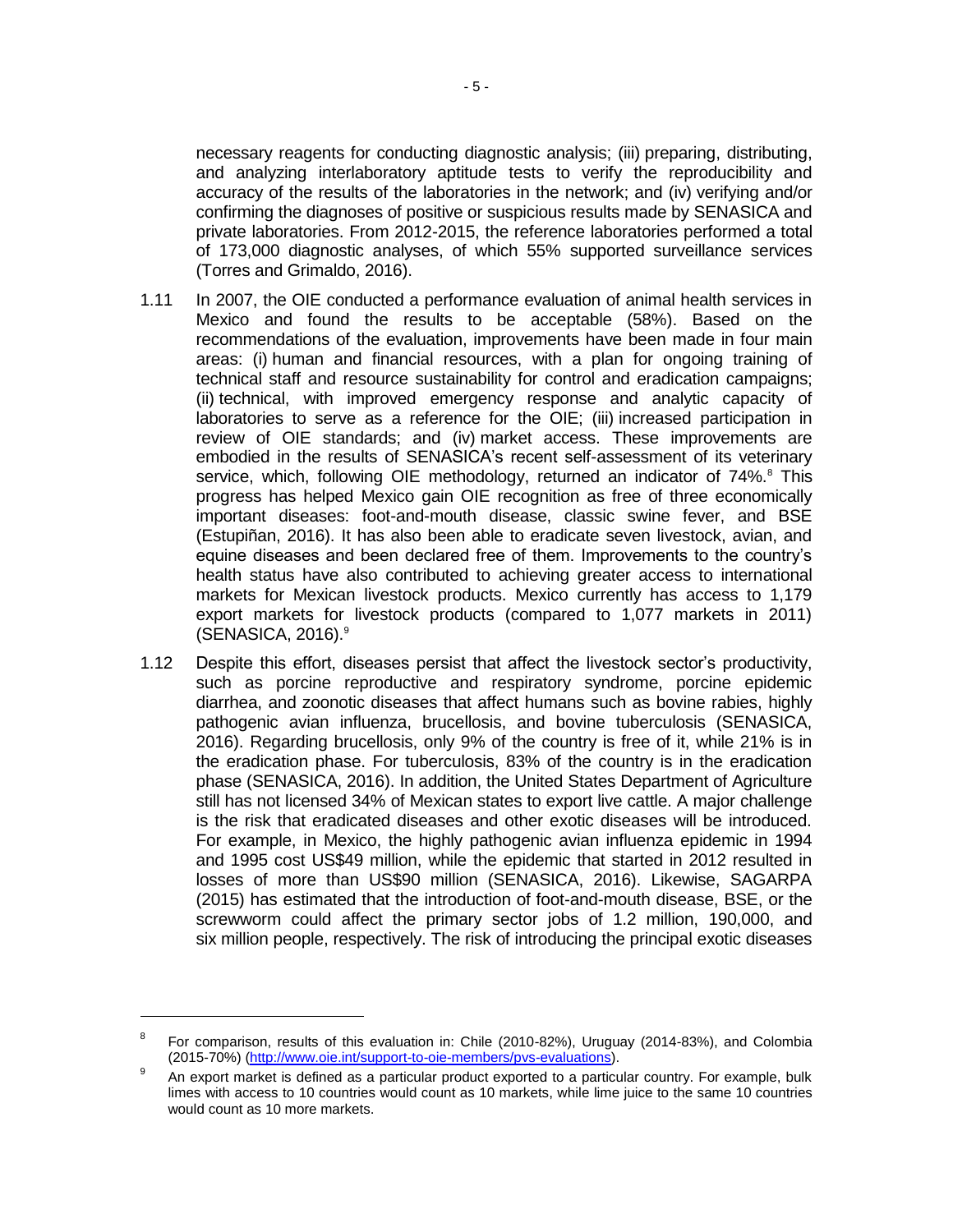in Mexico has increased along with the country's increasing trade.<sup>10</sup> For example, classic swine fever could be introduced through trade with bordering Central American countries where outbreaks have taken place recently.

- 1.13 **The problems involved in diagnosing animal disease.** Despite the country's significant progress in animal health and the evidence that public investment in the sector is highly beneficial for the country, SENASICA's diagnostic capacity to meet the sector's various demands for surveillance, sanitary barrier, and control and eradication are limited by the infrastructure and technology available to it (Torres and Grimaldo, 2016).
- 1.14 The infrastructure of the central reference laboratories tends to be crowded and inadequate compared to modern biocontainment standards, limiting its diagnostic and biosecurity capacity. The CPA reference laboratory was built in 1947 and renovated in 2006, extending its useful life by 10 years. The laboratory does not have space for expansion, and has limited capacity for physical expansion due to the age of the buildings. This situation prevents work with medium-sized and large animals and limits the type of diagnostics it can conduct and the number of samples it can process, particularly during health emergencies. Based on the growth of the sector, projections are that the CPA alone must increase its capacity to conduct analysis over the next 10 years from 28,475 procedures in 2015 to more than 187,000 in 2025 (SENASICA, 2016). CENASA was built in 1974 and renovated in 2012. It is running at full capacity and risks not being able to maintain the biocontainment level required to conduct its diagnostic work. SENASICA's laboratories currently only have capacity to diagnose 23% of illnesses considered highly important and whose presence in the country requires immediate notification. These limitations have also contributed to delays in delivering the analysis results. SENASICA has service standards in place that establish delivery times for the different diagnostic analyses it offers. However, in 2015, the response time for monitoring avian, hog, and equine illnesses was 15 days, compared to four days established in the service standards (Torres and Grimaldo, 2016). That year, in 84% of cases, the diagnostic analyses were delivered in compliance with SENASICA's standards.
- 1.15 Mexico does not have a high biosafety laboratory (BSL-3(Ag)) for work on exotic or emerging diseases that require the use of animals for diagnosis. There are also limitations on diagnosing illnesses caused by zoonotic bacteria, which require a high level of biosafety. Mexico therefore must depend on reference laboratories in other countries, delaying the results of a diagnosis by 4 to 16 weeks and putting early disease detection in jeopardy.
- 1.16 A key component of a diagnostic service is capacity to collect, classify, maintain, and store animal or plant pathogens in a central building dedicated to this operation that is oriented toward flexibly, promptly, and efficiently meeting the need for microbiological cultures for research, confirmation, standardization, and control of laboratory tests. The government thereby provides better services for improving agricultural health. Strain collections are currently scattered throughout the country

 $\overline{a}$ 

<sup>&</sup>lt;sup>10</sup> Retrospective studies on the origin of foot-and-mouth disease introduced to countries free of it find that 70% were caused by the legal or illegal introduction of animals or animal products infected with the foot and mouth disease virus (USDA Animal and Plant Health Inspection Service, 1994).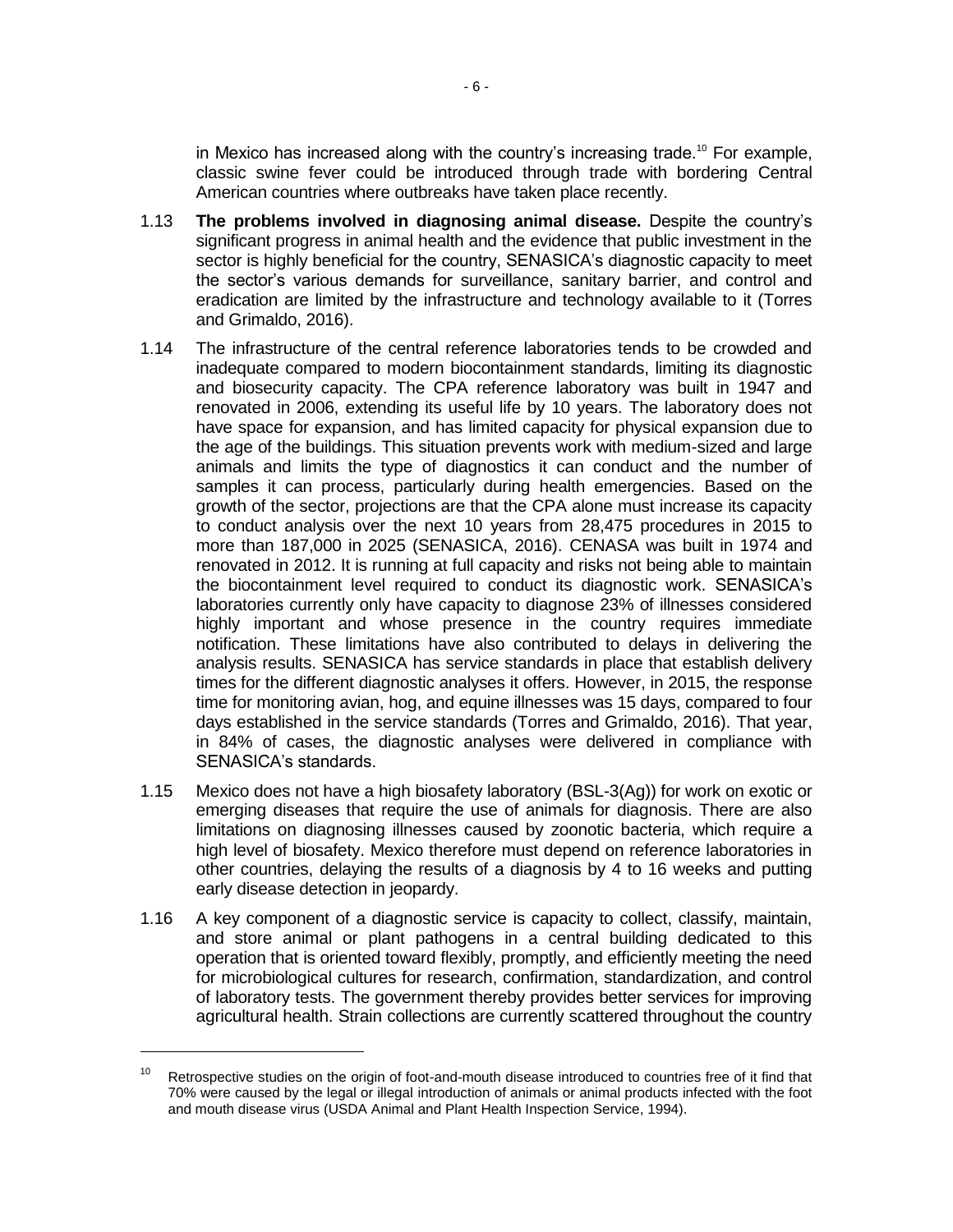in the hands of universities, private institutions, and SENASICA laboratories. Failure to maintain these biological agents under strict physical control means that their escape presents a risk to the country's agricultural health. The lack of wellcharacterized strain collections affects the preparation of the validated reference reagents needed to diagnose high risk diseases and represents a risk to the country's safety. It also affects the international credibility of SENASICA's laboratories in its market negotiations with other countries.

- 1.17 With these deficiencies, which by themselves limit diagnostic capacity, the system faces growing demand for its services due partly to an increase in SENASICA's functions thanks to the addition of fisheries and aquaculture activities (representing an additional 8% of official laboratory analyses), along with a series of ongoing challenges: (i) the need to maintain disease-free status; (ii) the elimination of prevalent endemic diseases, including zoonoses; and (iii) rising trade requires the processing of more samples for surveillance and control, both at the country's borders and internally. In this context, the risks associated with climate change are of serious concern: changes in temperature could encourage the development of disease-carrying vectors (Forman, 2008).
- 1.18 In sum, there are serious biosafety deficiencies for safe work with livestock pathogens, as well as unmet demand for diagnostic services that pose a risk regarding introduction of exotic diseases, the control and eradication of diseases that still exist in the country, and addressing the growing demand for certifications from international markets. There are also opportunities for integrating laboratory management and increasing laboratory efficiency.
- 1.19 **Lessons learned.** This operation takes into account experience with animal health operations that the Bank has been supporting in the region (such as the Animal Health Program (518/OC-UR, 1987), and the Agricultural Services Program (1131/OC-UR, 1998) for Argentina (AR-L1032, 2008-2015), Bolivia (BO-L1037, 2008-2014), Nicaragua (NI0182; 2003-2011) and Peru (PE-L1007; 2005-2009)), as well as the conclusions and suggestions of OVE's comparative evaluation of agriculture health and food safety projects, 2002-2014 (see Table I-1).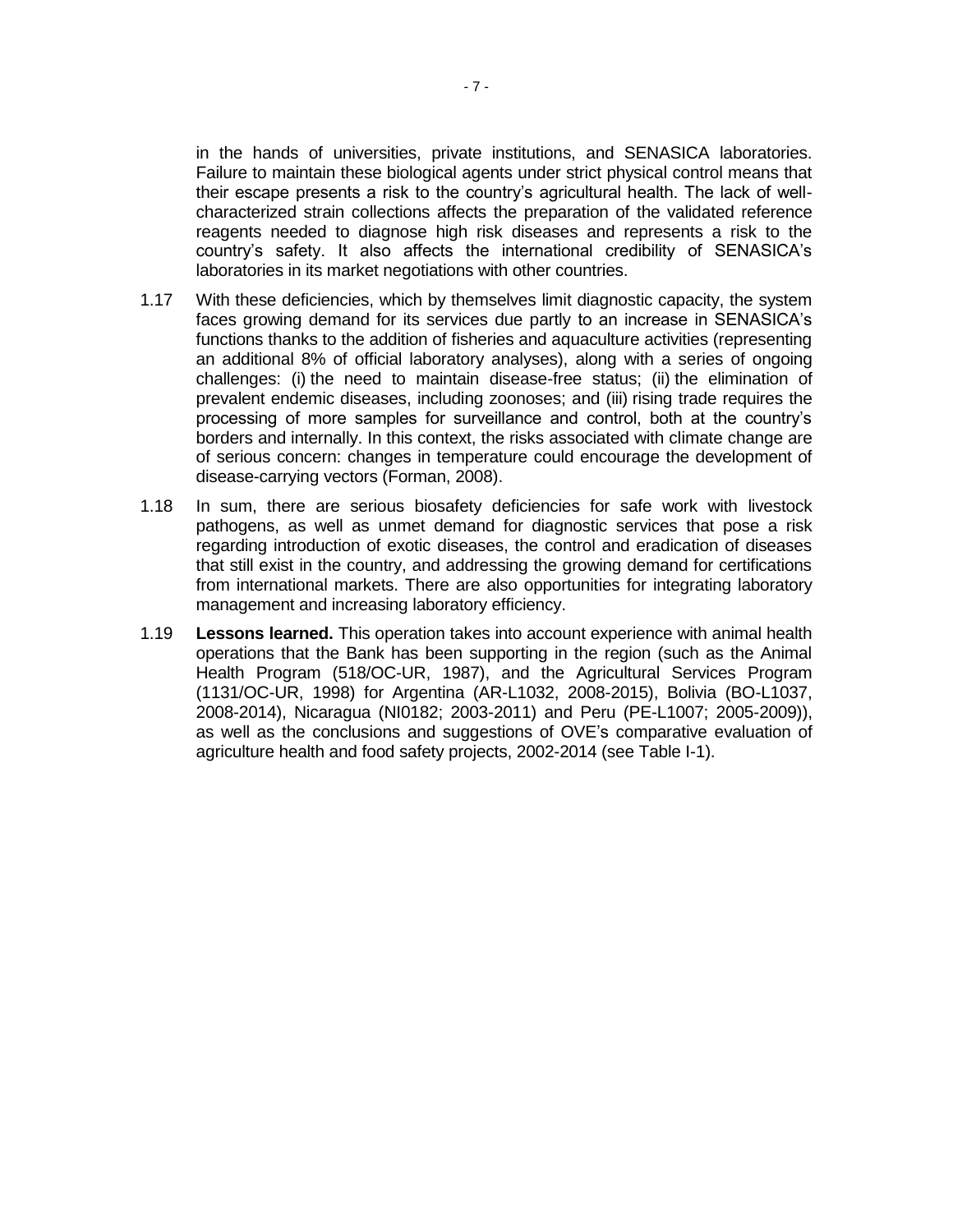| Table I-1. Incorporating the main lessons learned                                                                                                                                                                                |                                                                                                                                                                                                                                                                                                                                                                                                                      |  |  |  |  |  |
|----------------------------------------------------------------------------------------------------------------------------------------------------------------------------------------------------------------------------------|----------------------------------------------------------------------------------------------------------------------------------------------------------------------------------------------------------------------------------------------------------------------------------------------------------------------------------------------------------------------------------------------------------------------|--|--|--|--|--|
| <b>Lesson learned</b>                                                                                                                                                                                                            | Reflected in program design                                                                                                                                                                                                                                                                                                                                                                                          |  |  |  |  |  |
| Specialized works, such as the plant for producing and<br>raising Mediterranean fruit flies in Ioan ME-L1045,<br>require specialized technical supervision capacity in<br>order to meet international safety standards.          | The current program has incorporated the experience of<br>technicians who are highly specialized in these types of<br>laboratories from the design phase. Also, for execution,<br>a specialized service group has been included that<br>offers architectural guidance, supervision of the work,<br>and commissioning to provide technical guidance from<br>design to construction of the laboratories. <sup>17</sup> |  |  |  |  |  |
| The decisions made by the health services must be<br>independent and made for purely scientific reasons due<br>to the nature of the threats they must deal with, as well<br>as the need for local and international credibility. | The program seeks to improve the scientific foundations<br>of the competent authority by increasing its diagnostic<br>analysis capacity. The program is also expected<br>to improve comprehensive management<br>the<br>οf<br>laboratories.                                                                                                                                                                           |  |  |  |  |  |
| A policy of sharing costs with the beneficiaries is<br>important for sustainability.                                                                                                                                             | SENASICA already has a system of fees for diagnostic<br>services in place. With improvements to the system's<br>diagnostic capacity thanks to the program, SENASICA<br>will charge fees for the new diagnostic services.                                                                                                                                                                                             |  |  |  |  |  |
| Health control institutions need ongoing programs to<br>keep their staff trained and up-to-date.                                                                                                                                 | Training is planned, in particular on new equipment, new<br>diagnostic techniques, and laboratory management.                                                                                                                                                                                                                                                                                                        |  |  |  |  |  |

1.20 **Design.** The empirical evidence clearly indicates that the impact of disease on the livestock sector can be significant and that, as part of the animal health system, specialized laboratories are critical for preventing the sector from experiencing economic losses and for boosting its productivity. The laboratory network (reference, regional, and private) supports the health system's functions of surveillance, quarantine, control, and eradication. In Mexico, more than 90% of laboratory activity is focused on surveillance. Reference laboratories there are a critical part of the laboratory network and the health system due to their role in detecting and responding to potential outbreaks of exotic animal diseases and/or emerging diseases not present in Mexico. They are also important for ensuring the quality of the diagnoses made by the network. Although these laboratories are meeting the country's needs, there is significant unmet demand for diagnostic services. This program proposes supporting the government's efforts to consolidate the progress made in preventing exotic diseases and eradicating diseases of economic and public health importance in order to contribute to promoting agricultural production growth and export development. The program will improve SENASICA's diagnostic capacity by building, equipping, and putting into operation a national animal health reference center (which will replace the current diagnostic reference laboratories). This will improve integration of laboratory capacities, provide better coverage for the samples analyzed, enable more use of cutting-edge technology and equipment, and improve support for the laboratory network through more and better reagents and diagnostic techniques. The program will make it possible to issue more reliable diagnostic results more quickly to control and eradicate diseases that are significant to the country's

 $\overline{a}$ 

Commissioning is an intensive quality control process that begins in the design phase and continues during construction and operation. It ensures the laboratory functions in accordance with the specifications of the contracting party.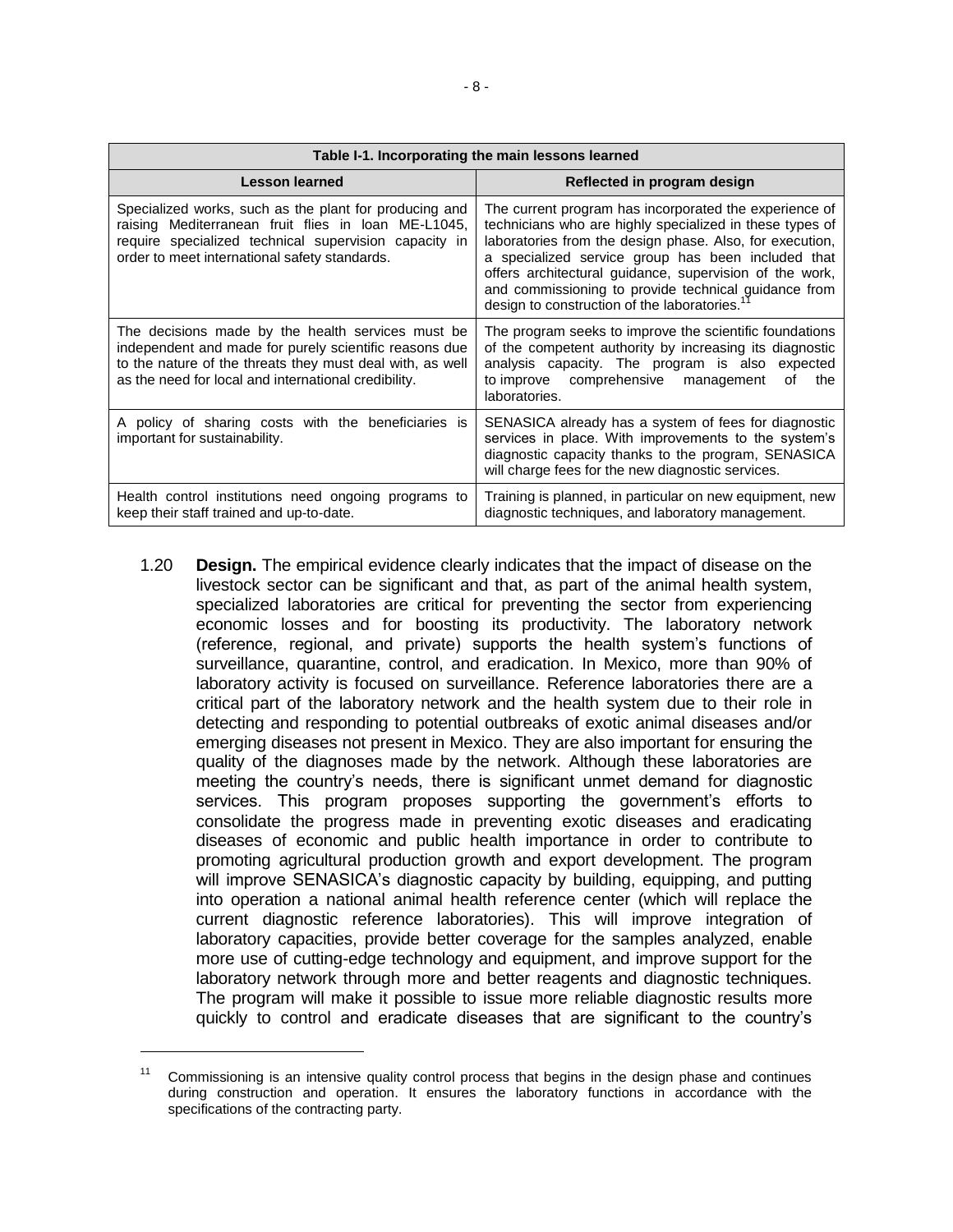livestock and fisheries. The resulting impact will increase livestock productivity while at the same time opening up national and international markets for livestock products. Complementary to this, with their new capacities, the new laboratories will be able to increase the training support that Mexico provides to the region's health services, particularly to neighboring countries in Central America and the Caribbean.

- 1.21 Animal producers benefit directly, as an improved health system provides them with a productive ecosystem where diseases are less likely to attack their animals, leading to positive impacts on productivity. The producers are also supported by veterinarians and private and/or regional laboratories that detect disease. With the support of the CNRSA's new capacities, these services will be provided more effectively, as they will have access to new diagnostic techniques that are more accurate and effective.
- 1.22 The program is also designed to follow the guidelines of the country's development policy. Its National Development Plan 2013-2018 stresses the importance of boosting productivity in the agrifood sector by investing in the development of physical, human, and technological capital. Specifically regarding agrifood health, it highlights the need to modernize inspection infrastructure and mechanisms in order to reduce the risk of introducing pests and diseases requiring quarantine.
- 1.23 **Consistency with the Update to the Institutional Strategy 2010-2020, the Corporate Results Framework 2016-2019, the Bank's Country Strategy with Mexico, and the Sector Framework.** The program is consistent with the Update to the Institutional Strategy 2010-2020 (document AB-3008) and in line with the development challenges of productivity and innovation in that it will increase livestock productivity by reducing the likelihood of the occurrence of animal disease. It will do this by maintaining disease-free status and reducing prevalence rates of endemic and economically significant diseases through improved capacity to diagnose livestock disease. The program is also in line with the economic integration development challenge, pursuant to the multinational targeting criterion, because it supports establishing an animal health diagnostic reference center that would facilitate producer participation in international trade, given that lack of health certification for exports could close some export markets (program Results Matrix impact indicator: increasing the value of Mexico's livestock exports). It also provides an opportunity for countries with limited resources to access this facility, such as Central American countries; this latter opportunity may involve training Central American specialists to use advanced and modern animal health diagnostic techniques. The program will also contribute to the indicators of the Country Development Results of the Corporate Results Framework 2016-2019 (document GN-2727-6) through the number of beneficiaries of improved management and sustainable use of natural capital (point 11) by providing producers with a healthier productive ecosystem thanks to lower likelihood of incidence of disease as a result of an improved animal health system (program Results Matrix impact indicator: increasing productivity (yield) of livestock products). The operation is in line with the Bank's country strategy 2013-2018 (document GN-2749) because it contributes to the priority area of regional development for improving agricultural productivity by providing high-quality public goods and services. It is consistent with the Agriculture and Natural Resources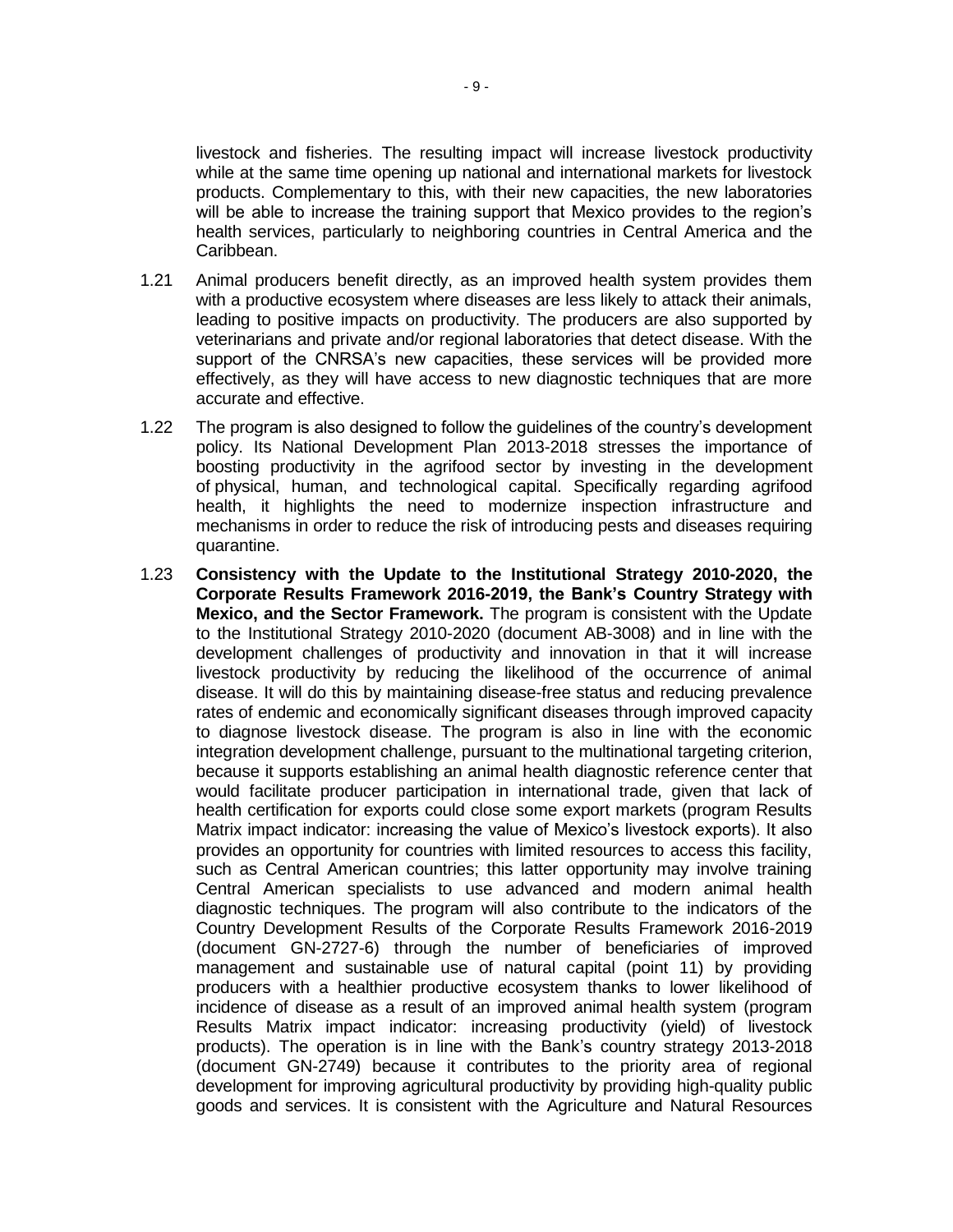Management Sector Framework Document (document GN-2709-6), which prioritizes strengthening the provision of sector public goods, and the Food Security Sector Framework Document (document GN-2825-3), which prioritizes provision of agricultural services with the characteristics of public goods.

### **B. Objectives, components, and cost**

- 1.24 **Objectives.** The general objective is to improve the country's health status in order to contribute to increasing livestock productivity and access to domestic and international markets. The specific objective is to strengthen the capacity and efficiency of animal health services by updating and improving disease diagnostic services.
- 1.25 **Component on strengthening diagnostic capacity.** This component will support the construction, equipping, and operation of the National Animal Health Reference Center (CNRSA), which includes: (i) a diagnostic laboratory for exotic diseases (BSL-3 and BSL-3(Ag)) that replaces and expands on the operations of the CPA reference laboratory; (ii) a central diagnostic laboratory (BSL-2) that replaces and expands on the majority of CENASA and CENAPA operations; and (iii) a building for storing biological material. The component will also support a series of capacity-building activities aimed at CNRSA staff, laboratory network staff, and animal health service staff from Central America and other countries, as well as technical consulting work, environmental certifications, health and safety certifications, and a plan for publicizing CNRSA activities among livestock producers. The component will also include activities to monitor the work, as well as architectural guidance and commissioning for the process of building and operating the CNRSA.
- 1.26 **Program cost and financing.** The program's total cost will be US\$145 million, and the financing will be charged to the Bank's Ordinary Capital. Table I-2 shows the cost breakdown.

|                                         | Table I-2. Program cost and financing (in millions of US\$) |        |        |  |  |  |  |
|-----------------------------------------|-------------------------------------------------------------|--------|--------|--|--|--|--|
| %<br><b>IDB</b><br>Investment component |                                                             |        |        |  |  |  |  |
|                                         | Component on strengthening diagnostic<br>capacity           | 141.85 | 97.83  |  |  |  |  |
| н.                                      | Monitoring, evaluation, and audits                          | 0.15   | 0.10   |  |  |  |  |
| Ш.                                      | <b>Contingencies</b>                                        | 3.00   | 2.07   |  |  |  |  |
| Total                                   |                                                             | 145.00 | 100.00 |  |  |  |  |

### **C. Key results indicators**

1.27 **Results matrix indicators** The program has a [Results Matrix](http://idbdocs.iadb.org/wsdocs/getDocument.aspx?DOCNUM=40675678) agreed upon with the executing agency that includes impact, outcome, and output indicators. The program's main impacts are related to increasing productivity and market access. To achieve these impacts, the program will generate the following key outcomes: (i) maintain the disease-free status; (ii) reduce the prevalence rates of endemic diseases of economic and public health importance; (iii) increase coverage of analysis of the diagnostic sample; and (iv) increase animal health services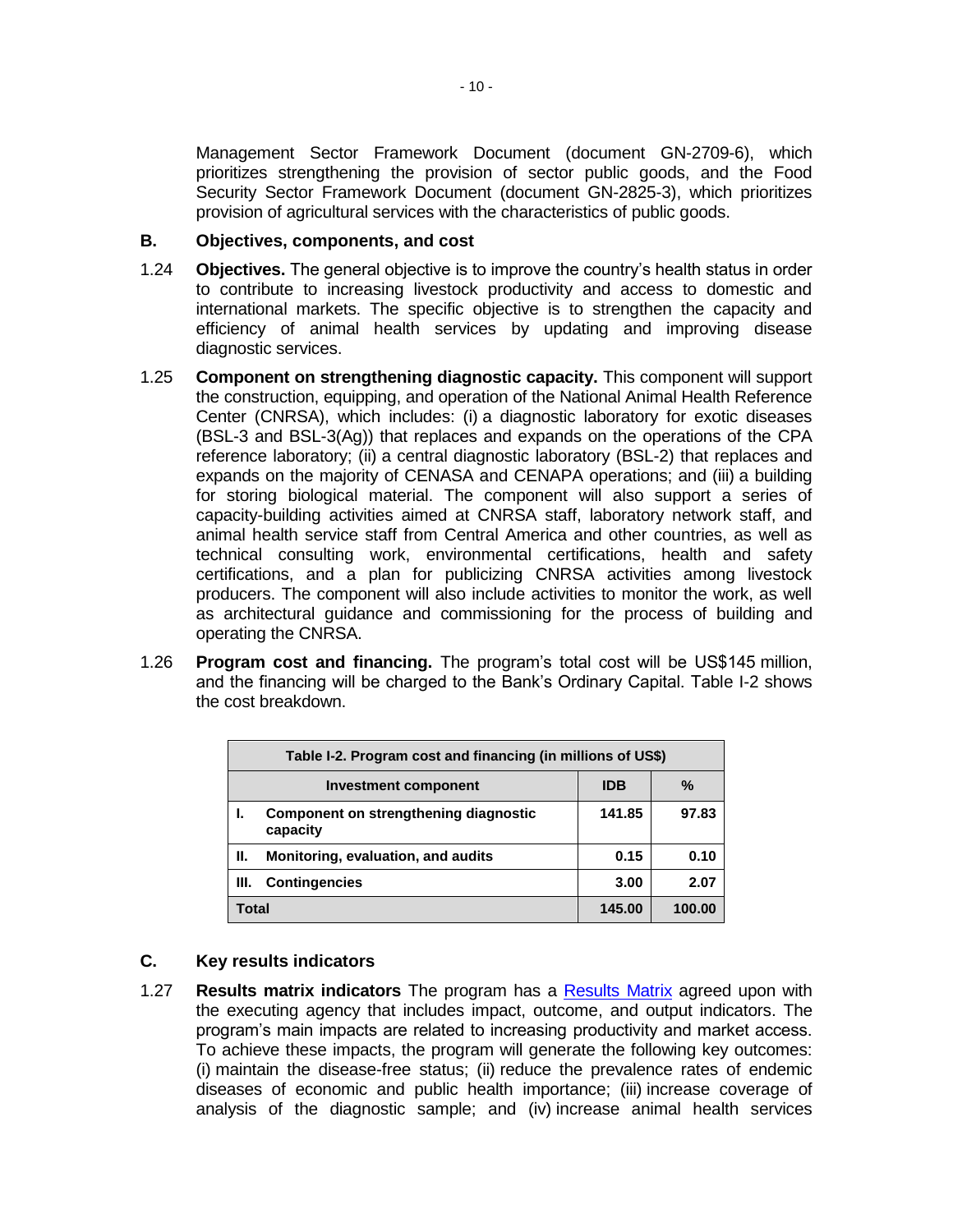performance. Due to the nature of the services financed as public goods, the program's beneficiaries will be the country's livestock producers (1.1 million).

1.28 **Economic viability.** An [ex ante economic analysis](http://idbdocs.iadb.org/wsdocs/getDocument.aspx?DOCNUM=40677882) was conducted to assess the economic viability of the proposed program. The benefits are derived from the greater diagnostic capacity and faster response times that SENASICA will be able to provide with the CNRSA. They are expected to include: (i) the pork and beef product export losses avoided as a result of maintaining the country's disease-free status for high-impact diseases such as foot-and-mouth disease and classic swine fever, as granted by the OIE, and continued demonstration that it promptly complies with the tests required to demonstrate the absence of disease to the OIE; (ii) losses avoided to cattle, hog, and avian production from a potential outbreak of a highly significant disease such as foot-and-mouth disease, classic swine fever, or highly pathogenic avian influenza; and (iii) the greater number of analyses that the CNRSA will be able to perform (other than those applied to the aforementioned diseases). The program's total annual cost includes both investment costs and the CNRSA's incremental operation and maintenance costs. The analysis used a time horizon of 20 years and a 12% discount rate. Low prices are used for the goods and services taken into account in the analysis. The program is considered economically viable, with an economic internal rate of return (EIRR) of 22.8% and net present value of US\$133 million. A sensitivity analysis was performed, confirming the robustness of the results.

### **II. FINANCING STRUCTURE AND MAIN RISKS**

### **A. Financing instruments**

2.1 The program is structured as a specific investment loan to be executed over five years with the following disbursement schedule:

| Table II-1, Disbursement schedule                               |    |     |     |     |              |      |  |
|-----------------------------------------------------------------|----|-----|-----|-----|--------------|------|--|
| Year 1<br>Year 2<br>Year 3<br><b>Year 5</b><br>Year 4<br>Source |    |     |     |     | <b>Total</b> |      |  |
| Total                                                           | 7% | 37% | 31% | 21% | 4%           | 100% |  |

### **B. Environmental and social risks**

- 2.2 In keeping with the Environment and Safeguards Compliance Policy (OP-703), this has been classified as a category "B" operation. During preparation, an Environmental and Social Analysis was performed. It contains the Environmental and Social Management Plan (ESMP), which includes mitigation measures for the laboratory construction and the strengthening of environmental management, which will be incorporated into the UISDC's comprehensive management system. SENASICA will be responsible for implementing the ESMP, for monitoring and following up on the measures, and for submitting the corresponding reports. Consultations will be conducted with representatives of the community and beneficiary producers.
- 2.3 The program is anticipated to have positive socioenvironmental impacts as a result of improvements to the country's capacity to protect animal health, as well as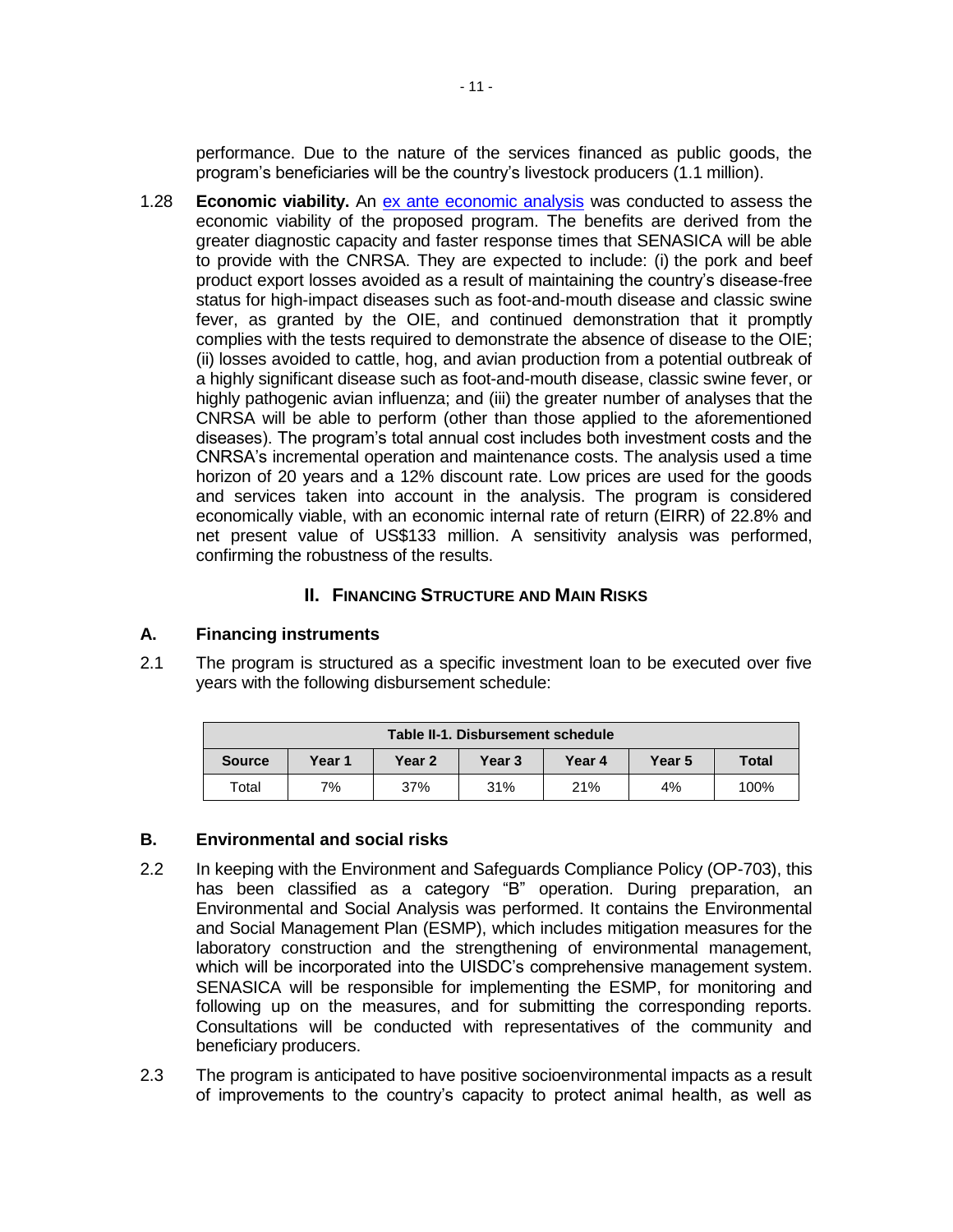positive impacts on livestock productivity. The laboratory infrastructure for the CNRSA will be built by expanding existing UISDC facilities, incorporating elements of sustainability, conservation, energy efficiency, and climate adaptation. National and international total quality, disaster prevention, and biosafety standards will be followed. The risks associated with biological contamination (risks that pathogens may escape), while minimal, are considered to be adequately controlled by the biocontainment systems the program will provide (highly controlled access, internal air circulation with no outside access, highly specialized doors, specialized staff training, etc.), as well as treatment of the liquid and solid waste handled pursuant to high-security protocols. Additionally, the UISDC operates under a comprehensive management system, with procedures and instructions based on standards for laboratory operation and systems for quality management, environmental management, and occupational health and safety, for which it is certified under a number of International Organization for Standardization (ISO) standards. SENASICA is also certified under national standards for workplace equality between men and women to promote staff diversity and gender equality. [\(Environmental and social management report\)](pcdocs://IDBDOCS/40677335/R)

### **C. Fiduciary risks**

2.4 The Bank assessed the institutional capacity of SENASICA, which has experience executing Bank-financed projects (ME-L1045), using the Institutional Capacity Assessment System (ICAS). It found that SENASICA has adequate capacity to execute the program (weighted score of 97.5%) and therefore presents a low risk in the systems included in the evaluation, with no significant risks identified that could affect execution.

## **D. Other project risks and key issues**

- 2.5 The risks were evaluated following the Bank's risk management methodology, including a risk workshop. The risk analysis identified the following medium risks: (i) SENASICA has low technical and management capacity for supervising the construction of these types of work; (ii) defects in the designs of the laboratories; (iii) the contractor building the laboratories does poor work; and (iv) escape of pathogens that could cause disease outbreaks in animals nearby to the laboratories. The following mitigation measures address the four risks identified through contracting specialized services for: (i) architectural guidance; (ii) commissioning; and (iii) supervision of the work. Commissioning involves an intensive quality control process that begins in the design phase and continues during construction and operation. It ensures the laboratory functions in accordance with the specifications of the contracting party, particularly for aspects of biosafety and biocontainment. Those managing the work are responsible for the relationship between the contractor and the work supervisor, planning and validating engineering and equipment changes, resolving technical disputes, and conducting ongoing risk analysis. During its supervision of and technical support for the operation, the IDB will pay special attention to timely compliance with the mitigation measures.
- 2.6 **Sustainability.** The Government of Mexico is aware of the animal and plant health system's importance as a public good and its significance to the country's economy, and has therefore been implementing a series of improvements. It recently built a BSL-2 phytosanitary laboratory that is operating satisfactorily. Also,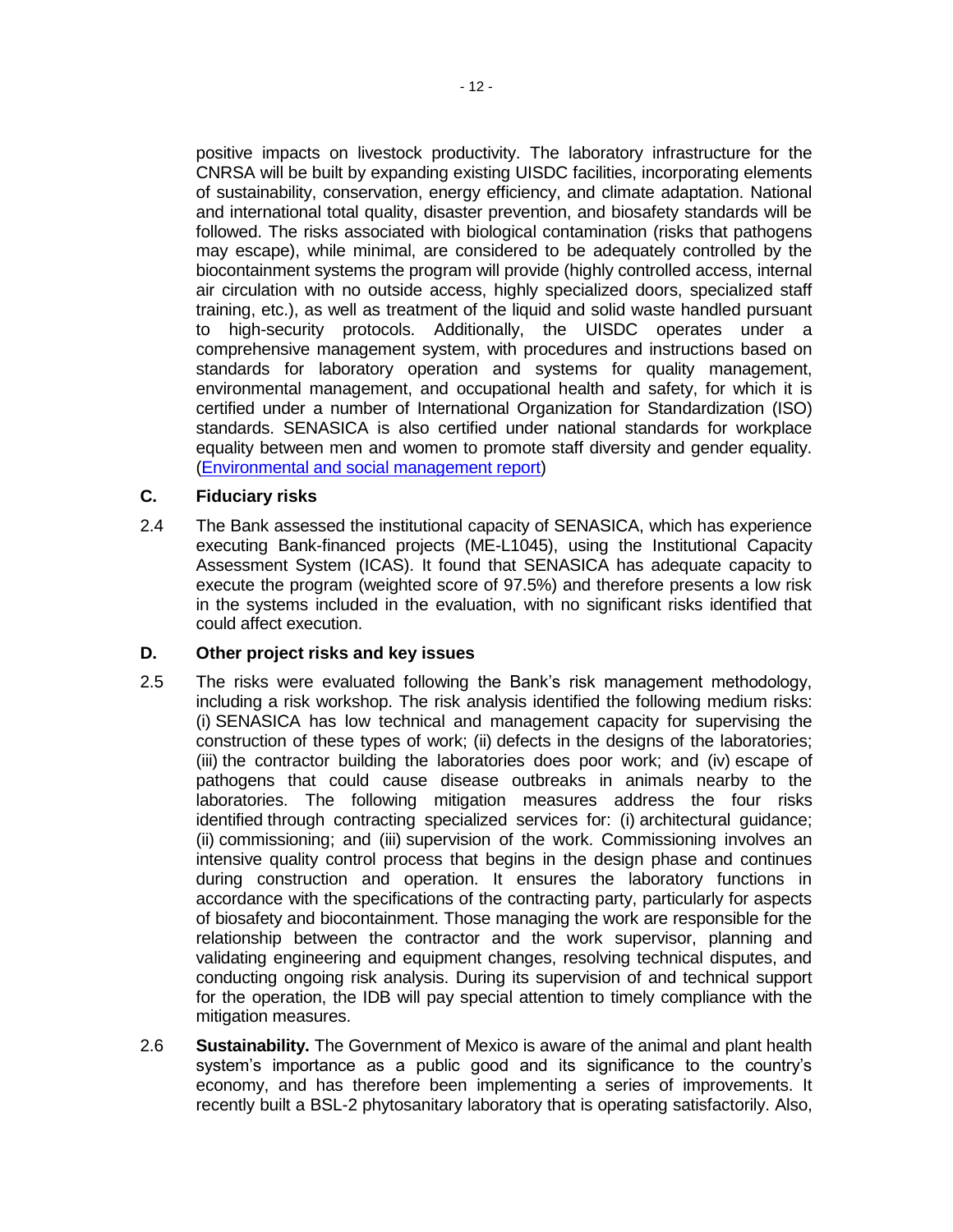despite its infrastructure limitations, the operation and maintenance of the animal health laboratory (in addition to investments in improvements made in recent years) is satisfactory. As part of the CNRSA designs, SENASICA conducted a detailed study of the costs involved in its operation and maintenance. These costs, which include those for the existing reference laboratories that will be transferred to the CNRSA, account for 1.1% of SENASICA's current budget.<sup>12</sup> They will account for an average of 1.5% of its annual projected budget based on a 20-year projection. Regarding the sustainability of the regular staff training and control and eradication campaigns, the DGSA designs and finances annual campaigns and training programs as part of its central mandate and has regular fiscal financing. A similar funding structure will be in place once the CNRSA begins operating. (Optional links  $#5$  and  $#6$ ).

### **III. IMPLEMENTATION AND MANAGEMENT PLAN**

### **A. Summary of implementation arrangements**

- <span id="page-17-0"></span>3.1 **Borrower and executing agency:** The borrower will be the United Mexican States via the Finance Department (SHCP), which will designate Nacional Financiera, S.N.C. (NAFIN), as its financial agent. The executing agency will be SAGARPA through SENASICA. The program will thus be implemented within the SENASICA structure. Specifically, the Animal Health Directorate (DGSA) will take on the technical functions in the program (Technical Unit), while the Administration and Information Technology Directorate (DGAI) will act as the Program Coordinating Unit and will have a team specifically designated to carry out the program's administrative and financial activities. **As a special condition precedent to the first disbursement of the loan, evidence will be presented that the mandate and program execution contract with the borrower via the SHCP, NAFIN, SAGARPA, and SENASICA has been signed.**
- 3.2 For the activities under its responsibility, both directorates will designate a specific work team that will be responsible for: (i) procurement of works and goods and contracting the consulting and nonconsulting services provided for in the component; (ii) making payments; (iii) recording all procurements; (iv) maintaining accounting records and receipts for payments under the component; and (v) preparing all the technical reports required for the Bank to monitor the technical operation and for impact evaluation, as well as financial reports for consolidation and auditing. The DGAI will also be responsible to NAFIN and the Bank for: (i) promptly transferring program resources to the corresponding execution activities; (ii) consolidating the records supporting disbursement requests with the accounting records; (iii) preparing the program's consolidated progress reports; and (iv) submitting the program's consolidated and audited financial statements, via NAFIN.
- 3.3 As far as coordination of the program's technical units—DGSA, CENASA, CPA, CENAPA—the DGSA will be in charge of the activities of the other entities, as it is in charge of programming national epidemiological surveillance activities, both active (epidemiological sampling) and passive (disease reporting). It will also be in

<sup>12</sup> Operation and maintenance costs account for less than 0.1% of SAGARPA's current budget.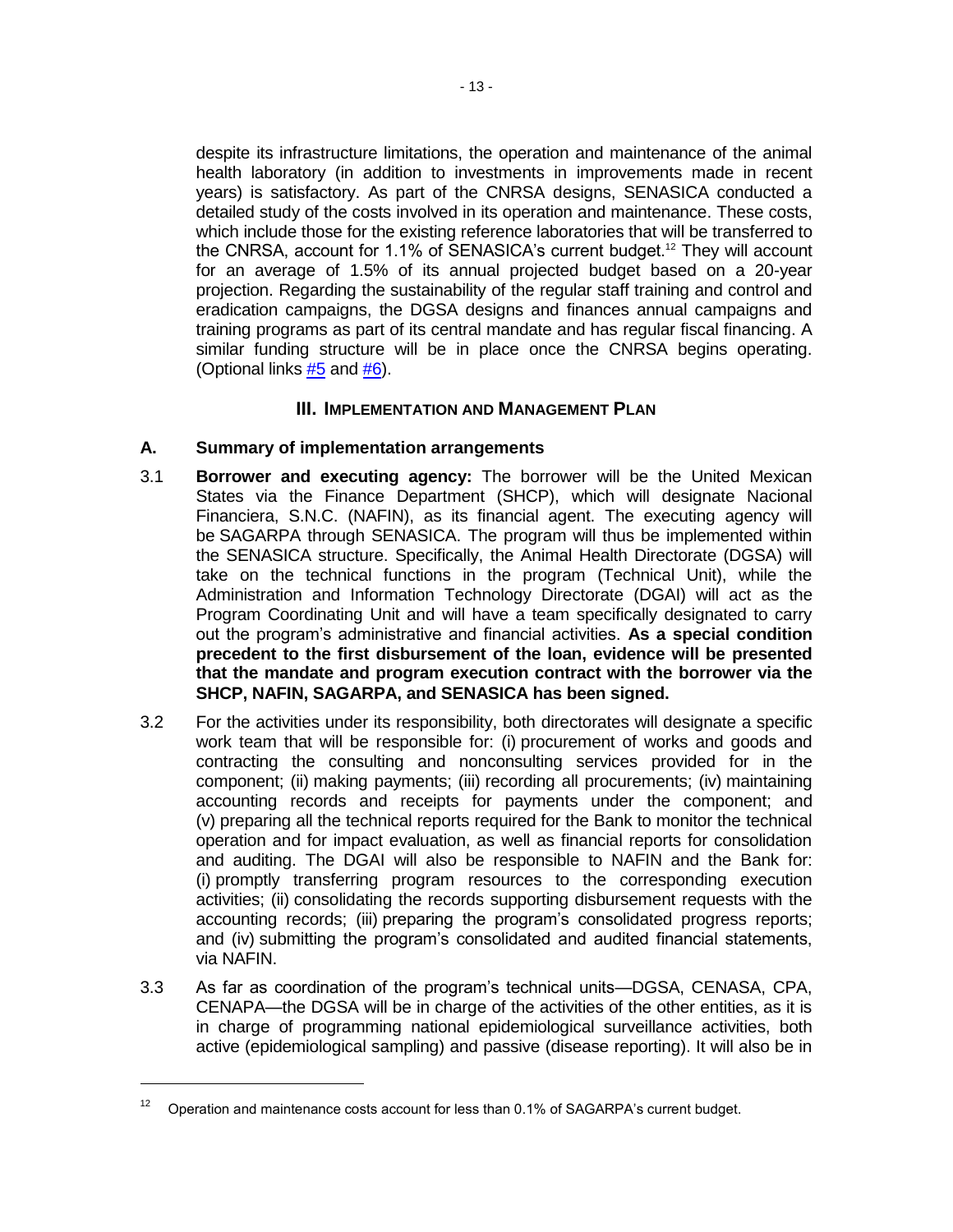charge of preparing situational diagnostic plans for diseases in the country. The other units thus fall under the DGSA, which functionally divides up the work by disease type: the CPA deals with exotic diseases, CENASA with endemic diseases, and CENAPA with parasitic diseases. Under the program, the CNRSA will take over and continue to coordinate the units the same way, but from a single location and with cutting edge technology.

- 3.4 **Procurement.** Procurement will be conducted by SENASICA, pursuant to the provisions of the Policies for the Procurement of Works and Goods (document GN-2349-9) and the Policies for Selection and Contracting of Consultants (document GN-2350-9), both from 2011, and the public tender documents harmonized between the Government of Mexico (Civil Service Department–SFP) and the Bank. The main procurement is the building, equipping, and operation of the CNRSA, which will be accompanied by procurement for work supervision, commissioning, and architectural guidance. Once the architectural guidance, commissioning, and external supervision have been contracted, they will use their expertise to review the CNRSA bidding documents (including laboratory designs) and issue technical opinions. SENASICA will take these opinions into account to make any changes needed to the corresponding bidding documents. SENASICA has recent experience with this type of procurement (animal and plant health laboratory BSL-2).
- 3.5 **Financial and accounting management of the program.** SENASICA will be in charge of the accounting and financial management of the program. It will be required to: (i) maintain specific accounting and budgetary accounts for handling the proceeds of the financing; (ii) have a system in place for managing, recording, and authorizing payments of the contracts for works and for procurement of goods and consulting services; (iii) submit financial reports in a timely manner and make the accounting, financial, and other necessary information available to the Bank and the external auditors; (iv) maintain records of disbursement requests; and (v) maintain a filing system for the supporting documentation of eligible expenses for the Bank and external auditors to verify.
- 3.6 **Retroactive financing.** The IDB will be able to retroactively finance up to US\$29 million (20% of the proposed loan amount) of eligible expenditures (charged to the loan proceeds) made by SENASICA prior to the date on which the Board of Executive Directors approves the loan, as long as requirements have been met that are substantially similar to those established in the loan contract. The expenditures must have been made on or after 9 August 2016 (the date on which the IDB approved the Project Profile of the operation), however under no circumstances may they include expenditures made more than 18 months before the approval date of the loan.
- 3.7 **External auditing.** The borrower by way of SENASICA and through NAFIN will, within 180 days of the close of each fiscal year, submit to the Bank the annual financial statements of the program, audited by a firm of independent auditors and as established in the terms of reference agreed upon beforehand by the Bank and the SFP. The final audit will be submitted within 180 calendar days of expiration of the original term or of any extension.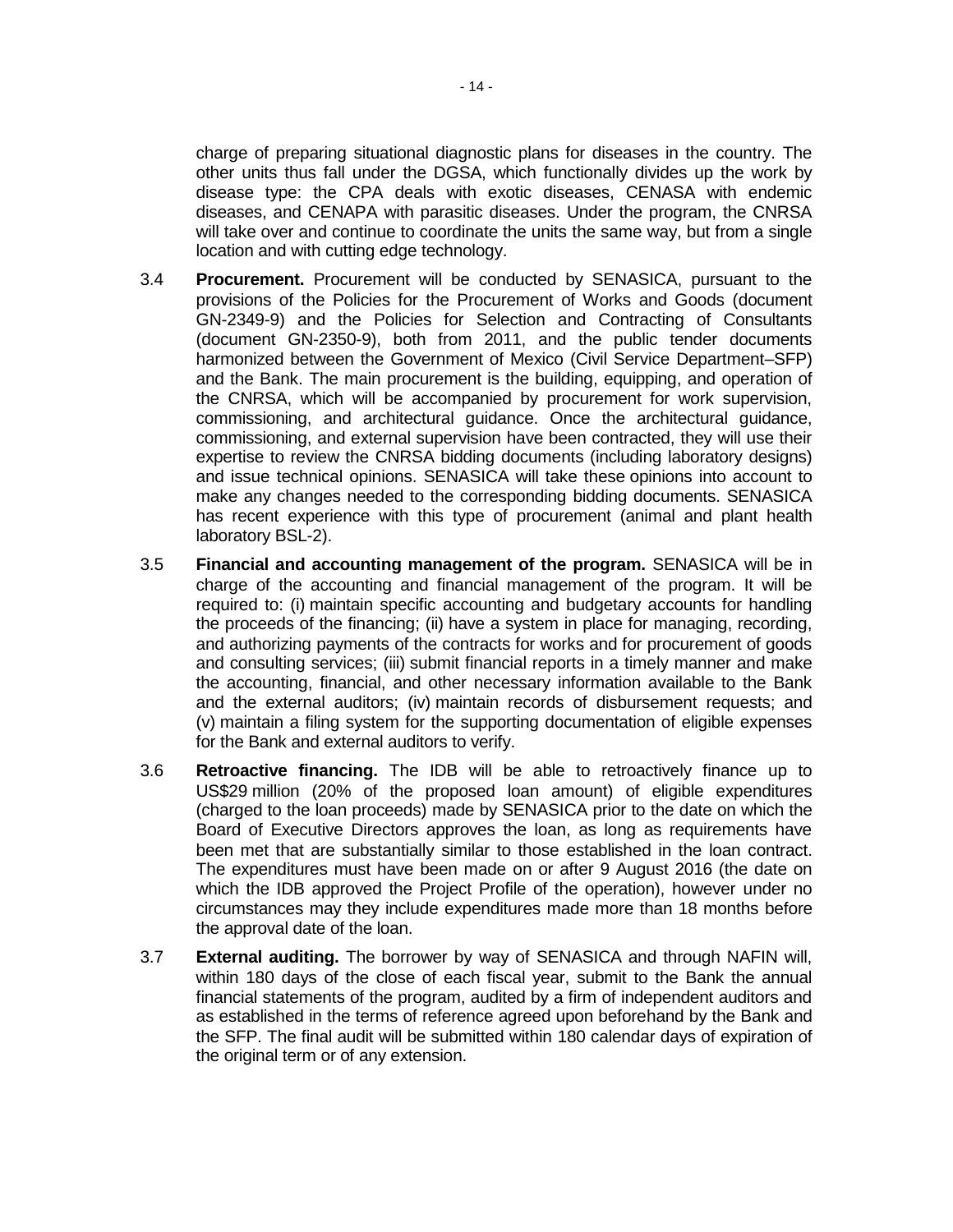### **B. Summary of arrangements for results monitoring**

- 3.8 [Monitoring and Evaluation Plan.](http://idbdocs.iadb.org/wsdocs/getDocument.aspx?DOCNUM=40677263) Monitoring will be carried out continuously based on the Results Matrix indicators using the following tools: The annual work plan, the execution plan, the procurement plan, semiannual progress reports, and supervision visits. The final evaluation will look at relevance, efficiency, and effectiveness as measured by a cost effectiveness analysis (in terms of objectives achieved within the allotted budget and time period), as well as an analysis of the cost of the activities implemented, compared with other possible alternatives. The evaluation will be performed within 90 days of the date by which 90% of the proceeds are disbursed.
- 3.9 The Monitoring and Evaluation Plan includes a description of the methodology of the impact evaluation, including the indicators to be evaluated, those responsible for collecting the information, the timeline, and the budget. The plan proposes an impact evaluation of the program that uses the synthetic control method. This method uses the weighted average of a group of observations not affected by the program to create a "synthetic control group" to get a better idea of the effects on the treatment group. The analysis will use a comprehensive database of variables correlated with the country's economic and phytosanitary status. A preliminary analysis of the data was conducted to demonstrate the feasibility of the methodology.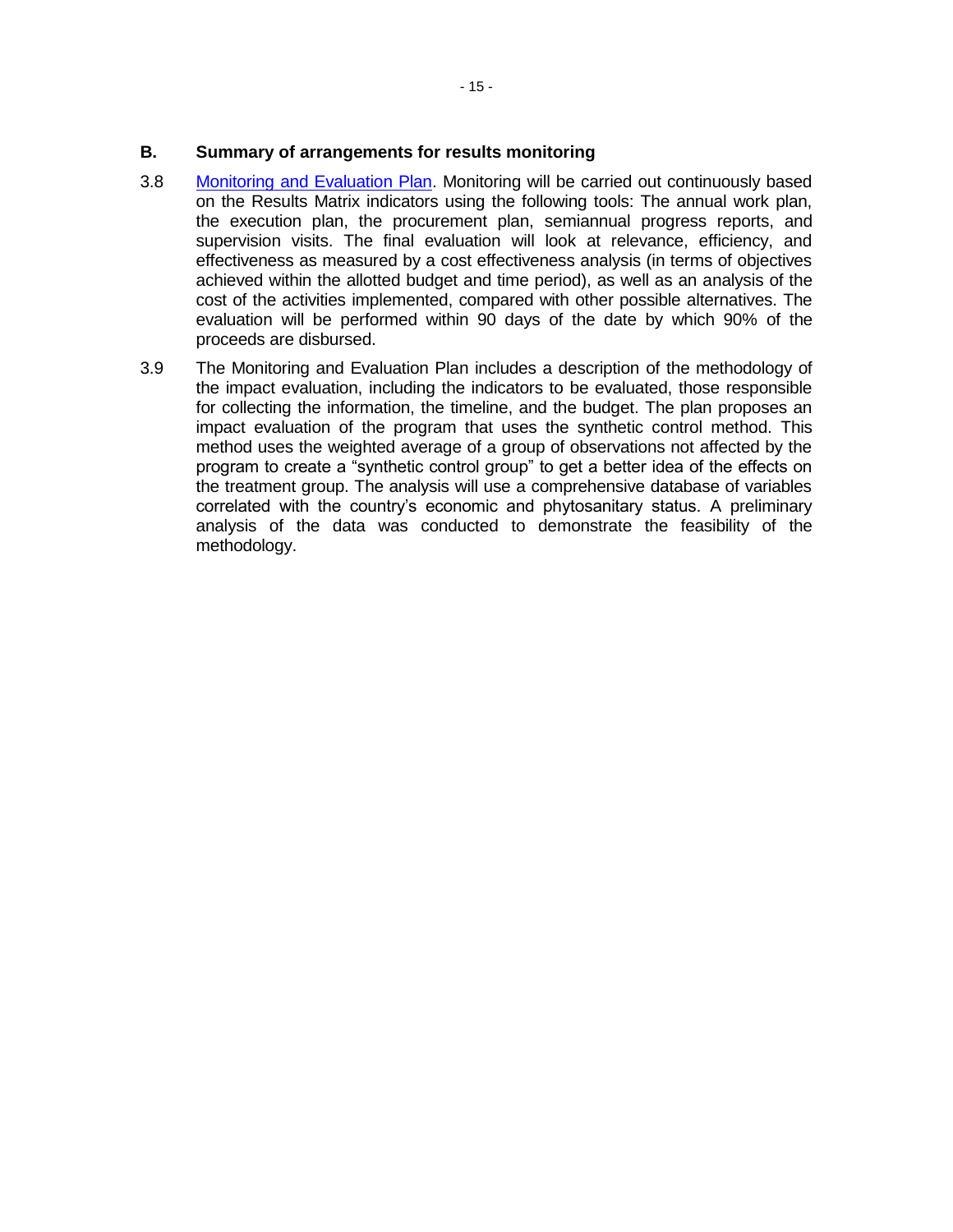| <b>Development Effectiveness Matrix</b>                                                                                                                                                |                                                      |                                                                                  |                                                                                                                                                                                                                                                                                                                                     |  |  |  |
|----------------------------------------------------------------------------------------------------------------------------------------------------------------------------------------|------------------------------------------------------|----------------------------------------------------------------------------------|-------------------------------------------------------------------------------------------------------------------------------------------------------------------------------------------------------------------------------------------------------------------------------------------------------------------------------------|--|--|--|
| <b>Summary</b>                                                                                                                                                                         |                                                      |                                                                                  |                                                                                                                                                                                                                                                                                                                                     |  |  |  |
| I. Strategic Alignment                                                                                                                                                                 |                                                      |                                                                                  |                                                                                                                                                                                                                                                                                                                                     |  |  |  |
| 1. IDB Strategic Development Objectives<br>Development Challenges & Cross-cutting Themes                                                                                               | Productivity and Innovation<br>-Economic Integration | Aligned                                                                          |                                                                                                                                                                                                                                                                                                                                     |  |  |  |
| <b>Regional Context Indicators</b>                                                                                                                                                     |                                                      |                                                                                  |                                                                                                                                                                                                                                                                                                                                     |  |  |  |
| <b>Country Development Results Indicators</b>                                                                                                                                          |                                                      | -Beneficiaries of improved management and sustainable use of natural capital (#) |                                                                                                                                                                                                                                                                                                                                     |  |  |  |
| <b>Country Strategy Development Objectives</b>                                                                                                                                         |                                                      | Aligned                                                                          |                                                                                                                                                                                                                                                                                                                                     |  |  |  |
| <b>Country Strategy Results Matrix</b>                                                                                                                                                 | GN-2749                                              | services for people living in rural areas.                                       | Raise productivity in the agricultural sector and improve the coverage of water                                                                                                                                                                                                                                                     |  |  |  |
| <b>Country Program Results Matrix</b>                                                                                                                                                  |                                                      |                                                                                  | The intervention is not included in the 2016 Operational Program.                                                                                                                                                                                                                                                                   |  |  |  |
| Relevance of this project to country development challenges (If not aligned to country strategy or country program)                                                                    |                                                      |                                                                                  |                                                                                                                                                                                                                                                                                                                                     |  |  |  |
| II. Development Outcomes - Evaluability                                                                                                                                                | <b>Highly Evaluable</b>                              | Weight                                                                           | <b>Maximum Score</b>                                                                                                                                                                                                                                                                                                                |  |  |  |
|                                                                                                                                                                                        | 9.3                                                  |                                                                                  |                                                                                                                                                                                                                                                                                                                                     |  |  |  |
| Evidence-based Assessment & Solution                                                                                                                                                   | 8.4                                                  | 33.33%                                                                           | 10                                                                                                                                                                                                                                                                                                                                  |  |  |  |
| 3.1 Program Diagnosis                                                                                                                                                                  | 3.0                                                  |                                                                                  |                                                                                                                                                                                                                                                                                                                                     |  |  |  |
| 3.2 Proposed Interventions or Solutions                                                                                                                                                | 2.4                                                  |                                                                                  |                                                                                                                                                                                                                                                                                                                                     |  |  |  |
| 3.3 Results Matrix Quality                                                                                                                                                             | 3.0                                                  |                                                                                  |                                                                                                                                                                                                                                                                                                                                     |  |  |  |
| Ex ante Economic Analysis                                                                                                                                                              | 10.0                                                 | 33.33%                                                                           | 10                                                                                                                                                                                                                                                                                                                                  |  |  |  |
| 4.1 The program has an ERR/NPV, a Cost-Effectiveness Analysis or a General Economic Analysis                                                                                           | $4.0\,$                                              |                                                                                  |                                                                                                                                                                                                                                                                                                                                     |  |  |  |
| 4.2 Identified and Quantified Benefits<br>4.3 Identified and Quantified Costs                                                                                                          | 1.5<br>$1.5\,$                                       |                                                                                  |                                                                                                                                                                                                                                                                                                                                     |  |  |  |
| 4.4 Reasonable Assumptions                                                                                                                                                             | 1.5                                                  |                                                                                  |                                                                                                                                                                                                                                                                                                                                     |  |  |  |
| 4.5 Sensitivity Analysis                                                                                                                                                               | 1.5                                                  |                                                                                  |                                                                                                                                                                                                                                                                                                                                     |  |  |  |
| Monitoring and Evaluation                                                                                                                                                              | 9.6                                                  | 33.33%                                                                           | 10                                                                                                                                                                                                                                                                                                                                  |  |  |  |
| 5.1 Monitoring Mechanisms                                                                                                                                                              | 2.5                                                  |                                                                                  |                                                                                                                                                                                                                                                                                                                                     |  |  |  |
| 5.2 Evaluation Plan                                                                                                                                                                    | 7.1                                                  |                                                                                  |                                                                                                                                                                                                                                                                                                                                     |  |  |  |
| <b>II. Risks &amp; Mitigation Monitoring Matrix</b>                                                                                                                                    |                                                      |                                                                                  |                                                                                                                                                                                                                                                                                                                                     |  |  |  |
| Overall risks rate = magnitude of risks*likelihood                                                                                                                                     |                                                      | Medium                                                                           |                                                                                                                                                                                                                                                                                                                                     |  |  |  |
| Identified risks have been rated for magnitude and likelihood                                                                                                                          |                                                      | Yes                                                                              |                                                                                                                                                                                                                                                                                                                                     |  |  |  |
| Mitigation measures have been identified for major risks                                                                                                                               |                                                      | Yes                                                                              |                                                                                                                                                                                                                                                                                                                                     |  |  |  |
| Mitigation measures have indicators for tracking their implementation                                                                                                                  |                                                      | Yes                                                                              |                                                                                                                                                                                                                                                                                                                                     |  |  |  |
| Environmental & social risk classification                                                                                                                                             |                                                      | B                                                                                |                                                                                                                                                                                                                                                                                                                                     |  |  |  |
| IV. IDB's Role - Additionality                                                                                                                                                         |                                                      |                                                                                  |                                                                                                                                                                                                                                                                                                                                     |  |  |  |
| The project relies on the use of country systems                                                                                                                                       |                                                      |                                                                                  |                                                                                                                                                                                                                                                                                                                                     |  |  |  |
| Fiduciary (VPC/FMP Criteria)                                                                                                                                                           | Yes                                                  | control.                                                                         | Financial Management: Budget, Treasury, Accounting and Reporting, External                                                                                                                                                                                                                                                          |  |  |  |
|                                                                                                                                                                                        |                                                      | Procurement: Information System.                                                 |                                                                                                                                                                                                                                                                                                                                     |  |  |  |
| Non-Fiduciary                                                                                                                                                                          |                                                      |                                                                                  |                                                                                                                                                                                                                                                                                                                                     |  |  |  |
| The IDB's involvement promotes additional improvements of the intended beneficiaries and/or public sector entity in<br>the following dimensions:                                       |                                                      |                                                                                  |                                                                                                                                                                                                                                                                                                                                     |  |  |  |
| Gender Equality                                                                                                                                                                        |                                                      |                                                                                  |                                                                                                                                                                                                                                                                                                                                     |  |  |  |
| Labo                                                                                                                                                                                   |                                                      |                                                                                  |                                                                                                                                                                                                                                                                                                                                     |  |  |  |
| Environmen                                                                                                                                                                             |                                                      |                                                                                  |                                                                                                                                                                                                                                                                                                                                     |  |  |  |
| Additional (to project preparation) technical assistance was provided to the public sector entity prior to approval to<br>increase the likelihood of success of the project            |                                                      |                                                                                  |                                                                                                                                                                                                                                                                                                                                     |  |  |  |
| The ex-post impact evaluation of the project will produce evidence to close knowledge gaps in the sector that were<br>identified in the project document and/or in the evaluation plan | Yes                                                  |                                                                                  | The results of the impact evaluation by using sythetic control will provide<br>important information, since there is no rigorous empirical evidence to measure<br>the effects of these interventions using control groups. It will make an important<br>contribution to the knowledge base of the sector, the country and the Bank. |  |  |  |

Note: (\*) Indicates contribution to the corresponding CRF's Country Development Results Indicator.

The overall objective of the project is to improve the country's health status in order to contribute to the increase of livestock productivity and access to domestic and international markets. The specific objective is to

The documentation is well structured, with a solid diagnosis of the problems which are faced by the national animal health system.

The proposed solution is related to the magnitude of the problems identified. The results matrix reflects the program objectives and shows a clear vertical logic. The key top-level indicators have values that are the resul

The economic analysis is based on a cost-benefit analysis. The benefits are based on maintaining the certification as a country free of Foot and Mouth Disease (FMD) and Classical Swine Fever (CSF), in a more effective cont

The monitoring and evaluation plan prosess an impact evaluation using a synthetic control, which is appropriate given the nature of the intervention. The results will provide valuation will mars an important contribution t

The risks identified in the risk matrix seem reasonable. Mitigation actions and compliance indicators are included.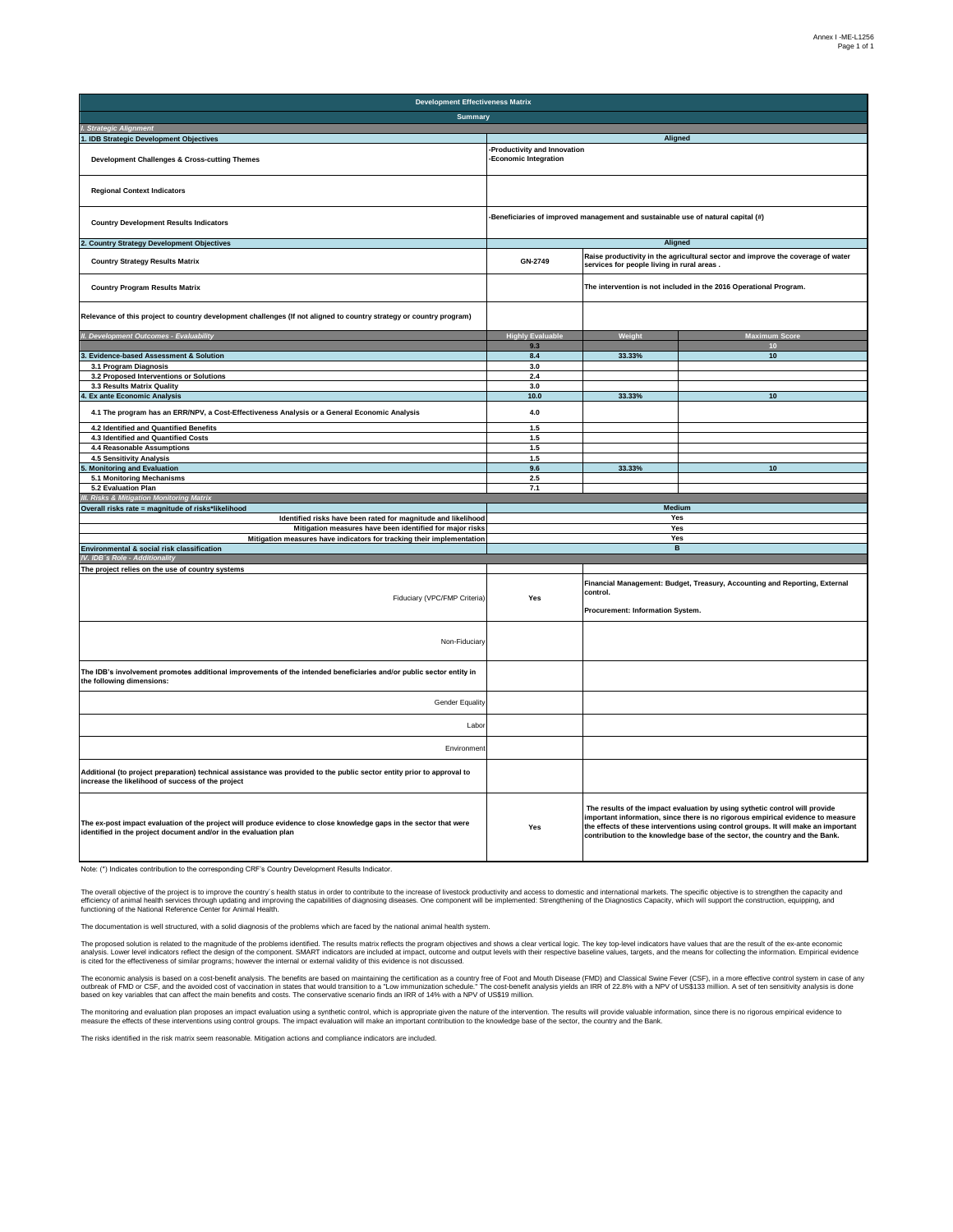### **RESULTS MATRIX**

Objective: The general objective is to improve the country's health status in order to contribute to increasing livestock productivity and access to domestic and international markets. The specific objective is to strengthen the capacity and efficiency of animal health services by updating and improving disease diagnostic services.

| <b>Impact</b>                                                                                                                                           | <b>Baseline</b>                                                                       | <b>Target (2027)</b>                                                                  | <b>Comments</b>                                                                                                                                                                                                          |  |  |  |
|---------------------------------------------------------------------------------------------------------------------------------------------------------|---------------------------------------------------------------------------------------|---------------------------------------------------------------------------------------|--------------------------------------------------------------------------------------------------------------------------------------------------------------------------------------------------------------------------|--|--|--|
| <b>Impact 1:</b> Maintaining livestock product markets and accessing new ones                                                                           |                                                                                       |                                                                                       |                                                                                                                                                                                                                          |  |  |  |
| <b>Indicator 1:</b> External markets for livestock<br>goods (number) <sup>1</sup>                                                                       | 1.179                                                                                 | 1,400                                                                                 | Baseline source and year: SENASICA, 2015<br>Target source: SENASICA<br>Means of verification SENASICA import and export<br>database                                                                                      |  |  |  |
| <b>Indicator 2:</b> Value of livestock product exports<br>(US\$ million)                                                                                | Live cattle = $712$<br>$Beef = 169$<br>Pork = $395$                                   | Live cattle = $1.264$<br>Beef = $466$<br>Pork = $918$                                 | Baseline source and year: INEGI, average 2011-2015<br>Target source: SENASICA<br>Means of verification INEGI                                                                                                             |  |  |  |
| <b>Impact 2:</b> Agricultural productivity maintained and increased<br>Indicator 3: Per-animal productivity: beef,<br>pork, chicken (yield, kg/carcass) | Beef: 204.9<br>Pork: 76<br>Chicken: 1.74                                              | Beef: 209<br>Pork: 76<br>Chicken: 1.82                                                | Baseline source and year: FAOSTAT, average 2011-2013<br>Target source: SENASICA-SAGARPA projection<br>Means of verification FAOSTAT                                                                                      |  |  |  |
| <b>Indicator 4:</b> Livestock production (thousands<br>of metric tons)                                                                                  | $Beef = 1,821$<br>Pork = $1,267$<br>Poultry = $2,841$<br>Fish and shellfish = $1,698$ | $Beef = 2,064$<br>Pork = $1,677$<br>Poultry = $3,616$<br>Fish and shellfish = $2,112$ | Baseline source and year: Agriculture and Fisheries<br>Information Service (SIAP) - SAGARPA, average 2011-<br>2015; fish: average 2011-2013<br>Target source: SENASICA projection<br>Means of verification: SIAP-SAGARPA |  |  |  |

<sup>1</sup> An export market is defined as a particular product exported to a particular country. For example, bulk limes with access to 10 countries would count as 10 markets, while lime juice to the same 10 countries would count as 10 more markets.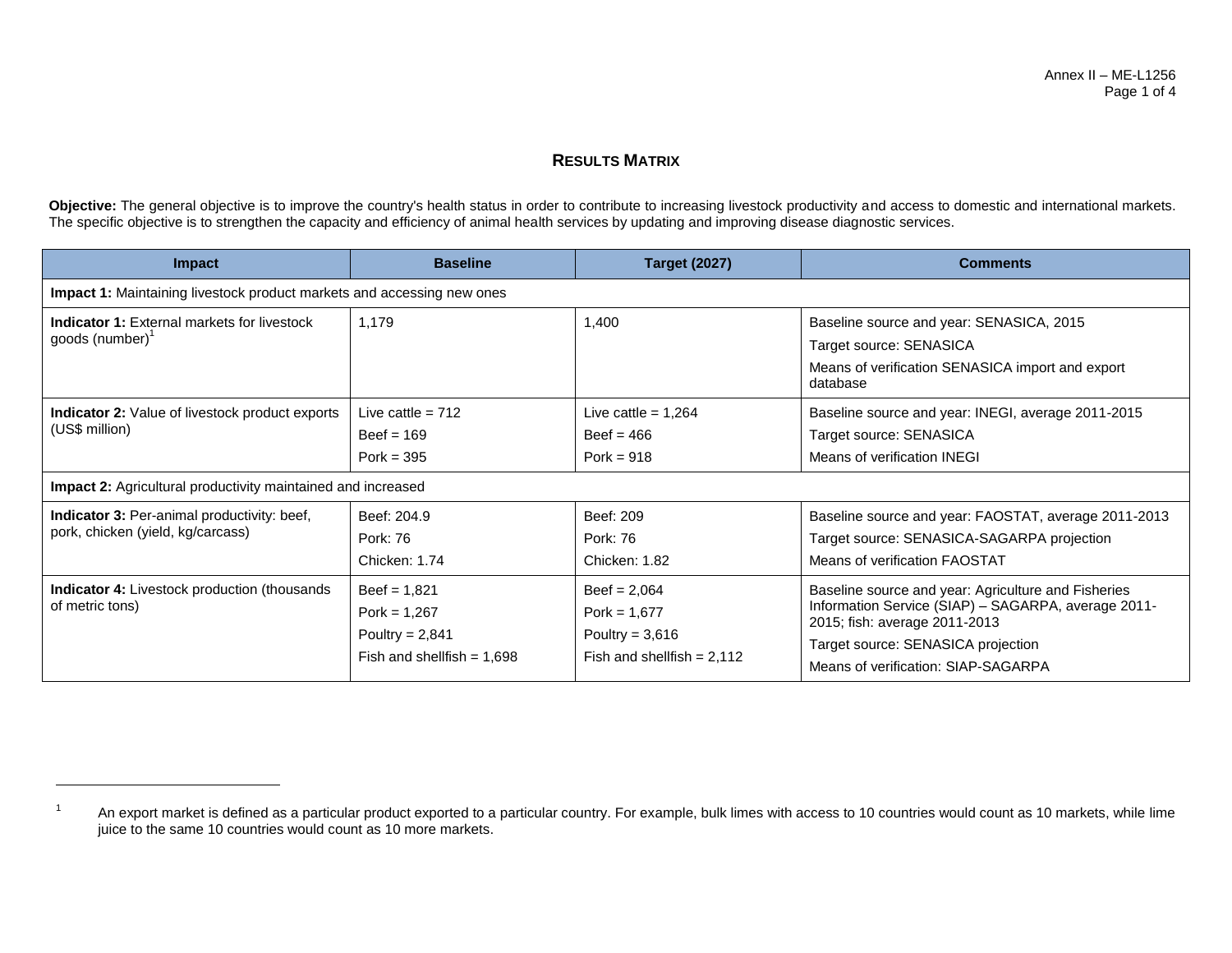| <b>Outcomes</b><br><b>Component: Component on strengthening diagnostic capacity</b>                                                |                                                                                                                                                                                                                       |                                          |                                                          |                                                                                                                                                                                                                                                     |
|------------------------------------------------------------------------------------------------------------------------------------|-----------------------------------------------------------------------------------------------------------------------------------------------------------------------------------------------------------------------|------------------------------------------|----------------------------------------------------------|-----------------------------------------------------------------------------------------------------------------------------------------------------------------------------------------------------------------------------------------------------|
|                                                                                                                                    |                                                                                                                                                                                                                       | <b>Baseline</b>                          | <b>Target</b>                                            | <b>Comments</b>                                                                                                                                                                                                                                     |
| <b>Outcome 1: Maintaining disease-</b><br>free status                                                                              | Indicator 1: Maintaining country's<br>status of being free of exotic<br>disease (number of diseases):                                                                                                                 | 7                                        | Program end: 7                                           | Baseline source and year: SIVE SENASICA<br>reports, 2016<br>Target source: SENASICA                                                                                                                                                                 |
|                                                                                                                                    | Foot-and-mouth disease,* classic<br>swine fever,* bovine spongiform<br>encephalopathy,* Aujeszky's<br>disease, salmonella, the<br>screwworm fly, Newcastle disease<br>(virulent strains).<br>* With OIE certification |                                          |                                                          | Means of verification SIVE and OIE reports                                                                                                                                                                                                          |
| Outcome 2: Increased status of<br>free of economically important<br>endemic diseases and diseases of<br>public health significance | <b>Brucellosis</b><br>$1_{\cdot}$                                                                                                                                                                                     | 1 disease free<br>6 in eradication phase | Program end:<br>3 disease free<br>5 in eradication phase | <b>Definitions</b><br>Disease free: Herd is disease free<br>Eradication phase status: prevalence of less<br>than $3%$<br>Baseline source and year: SIVE/SENASICA,<br>2016<br>Target source: SENASICA<br>Means of verification SIVE-SENASICA reports |
|                                                                                                                                    | 2.<br>Tuberculosis                                                                                                                                                                                                    | 25 states in eradication<br>phase        | Program end: 30 states<br>in eradication phase           | <b>Definition</b><br>Eradication phase: prevalence of less than 2%<br>Baseline source and year: SIVE/SENASICA,<br>2016<br>Target source: SENASICA<br>Means of verification SIVE-SENASICA reports                                                    |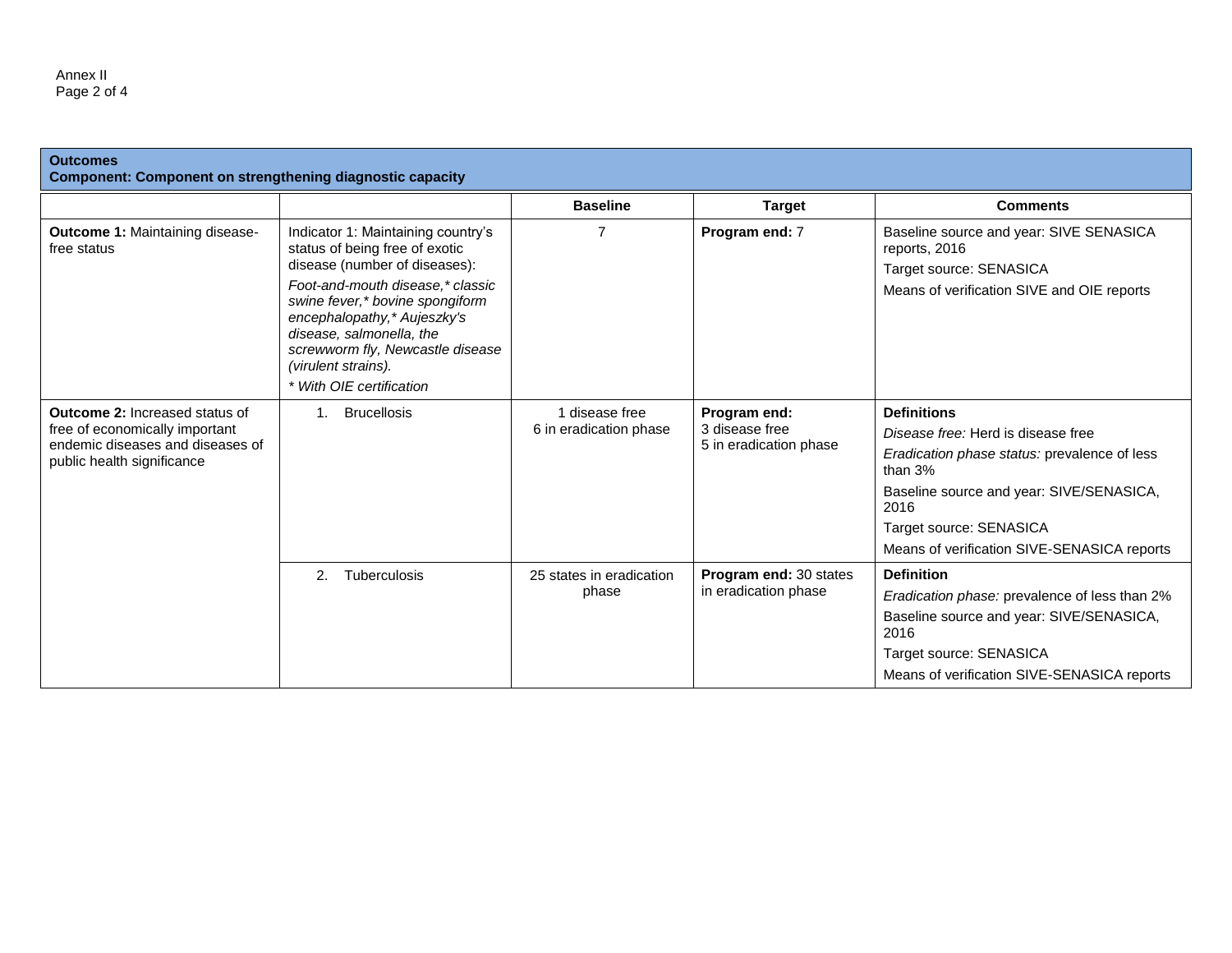|                                                                                                                                               |                                                                                      | <b>Baseline</b>        | <b>Target</b>                          | <b>Comments</b>                                                                                                                                                                      |
|-----------------------------------------------------------------------------------------------------------------------------------------------|--------------------------------------------------------------------------------------|------------------------|----------------------------------------|--------------------------------------------------------------------------------------------------------------------------------------------------------------------------------------|
|                                                                                                                                               | Highly pathogenic avian<br>3.<br>influenza                                           | 28 states disease free | Program end: 30 states<br>disease free | <b>Definition</b><br>Disease free: No evidence of virus<br>Baseline source and year: SIVE/SENASICA<br>2016<br>Target source: SENASICA<br>Means of verification SIVE-SENASICA reports |
| <b>Outcome 3: Improved performance</b><br>of animal health services                                                                           | Performance of the DGSA<br>according to OIE-PVS<br>(performance veterinary services) | 73.8%                  | Program end: 80%                       | Baseline source and year: SENASICA, 2016<br>(self-assessment)<br>Target source: SENASICA<br>Means of verification OIE-PVS                                                            |
| <b>Outcome 4: Beneficiaries of</b><br>improved management and<br>sustainable use of natural capital<br>(# )                                   | Number of livestock producers                                                        | 0                      | Program end: 1.1 million               | Baseline source and year: SAGARPA/SIAP,<br>2016.<br>Target source: SIAP/SAGARPA<br>Agricultural census<br>Means of verification SAGARPA statistics                                   |
| <b>Intermediate Outcome 1:</b><br>Increased coverage of analysis of<br>diagnostic samples                                                     | Total annual number of analyses<br>performed in reference<br>laboratories            | 127,000                | Program end: 216,000                   | Baseline source and year: SENASICA, average<br>2011-2015<br>Target source: SENASICA<br>Means of verification SENASICA                                                                |
| <b>Intermediate Outcome 2:</b><br>Increased diagnostic capacity of<br>reference laboratories                                                  | Number of diseases that can be<br>diagnosed by reference laboratory                  | 65                     | Program end: 90                        | Baseline source and year: SENASICA, 2016.<br>Target source: SENASICA<br>Means of verification SENASICA                                                                               |
| Intermediate Outcome 3:<br>Increased compliance with delivery<br>times (as set by standards in<br>service catalog) for diagnostic<br>analyses | Percentage of compliance with<br>time standards                                      | 84%                    | Program end: 95%                       | Baseline source and year: SENASICA 2016<br>Target source: SENASICA<br>Means of verification SENASICA                                                                                 |
| Intermediate Outcome 4:<br>Recognition of the CNRSA as a<br>center that collaborates with the<br>OIE on quality management<br>systems         | OIE recognition                                                                      | $\Omega$               | Program end: 1                         | Baseline source and year: SENASICA, 2016.<br>Target source: OIE<br>Means of verification: OIE report                                                                                 |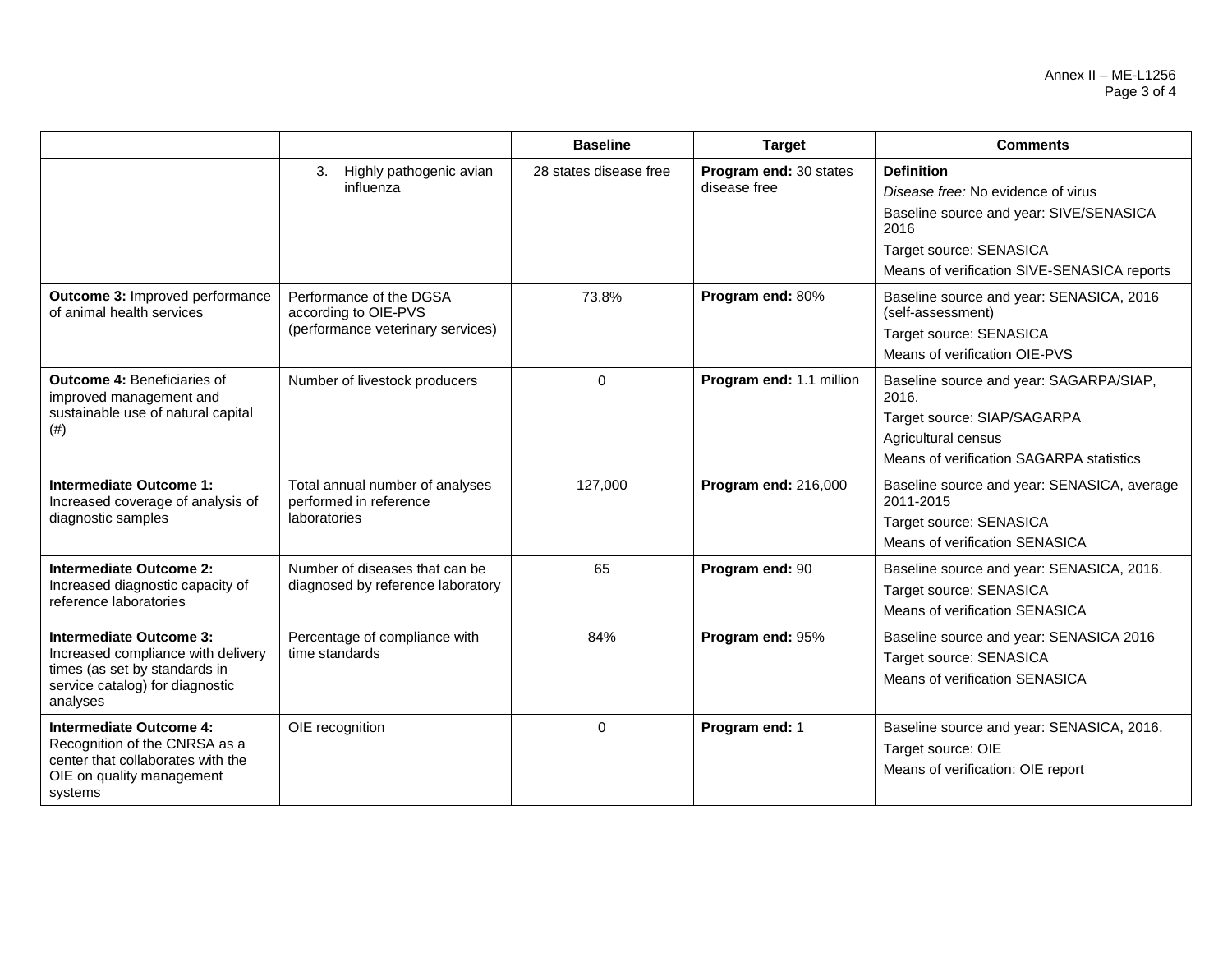#### Annex II Page 4 of 4

| <b>Outputs</b><br><b>Component: Strengthening diagnostic capacity</b>                                              |                 |                |           |           |           |                |               |                  |
|--------------------------------------------------------------------------------------------------------------------|-----------------|----------------|-----------|-----------|-----------|----------------|---------------|------------------|
| <b>Outputs</b>                                                                                                     | <b>Baseline</b> | Y <sub>1</sub> | <b>Y2</b> | <b>Y3</b> | <b>Y4</b> | Y <sub>5</sub> | <b>Target</b> | <b>Comments</b>  |
| BSL-3(Ag) laboratory built, equipped, and operating in<br>line with international quality and biosafety standards. | $\Omega$        | $\Omega$       | 0         | 0         | 0         |                |               | Source: SENASICA |
| BSL-2 laboratory built, equipped, and operating in line<br>with international quality and biosafety standards.     | $\Omega$        | $\Omega$       | 0         | $\Omega$  |           | $\Omega$       |               | Source: SENASICA |
| Storage facility built, equipped, and operating in line<br>with international quality and biosafety standards.     | $\Omega$        | $\Omega$       | 0         |           | 0         | $\Omega$       |               | Source: SENASICA |
| People trained at:                                                                                                 |                 |                |           |           |           |                |               | Source: SENASICA |
| Government laboratories<br>$\bullet$                                                                               | $\Omega$        | 80             | 52        | 83        | 53        | 82             | 350           |                  |
| International laboratories<br>$\bullet$                                                                            | 0               | $\Omega$       | 20        | 8         | 20        | 8              | 56            |                  |
| Nongovernmental laboratories<br>$\bullet$                                                                          | 0               | $\Omega$       | 100       | 0         | 100       | $\Omega$       | 200           |                  |
| Quality, safety, and environmental certifications<br>obtained by the CNRSA.                                        | $\Omega$        | $\Omega$       | $\Omega$  | $\Omega$  | 0         | 9              | 9             | Source: SENASICA |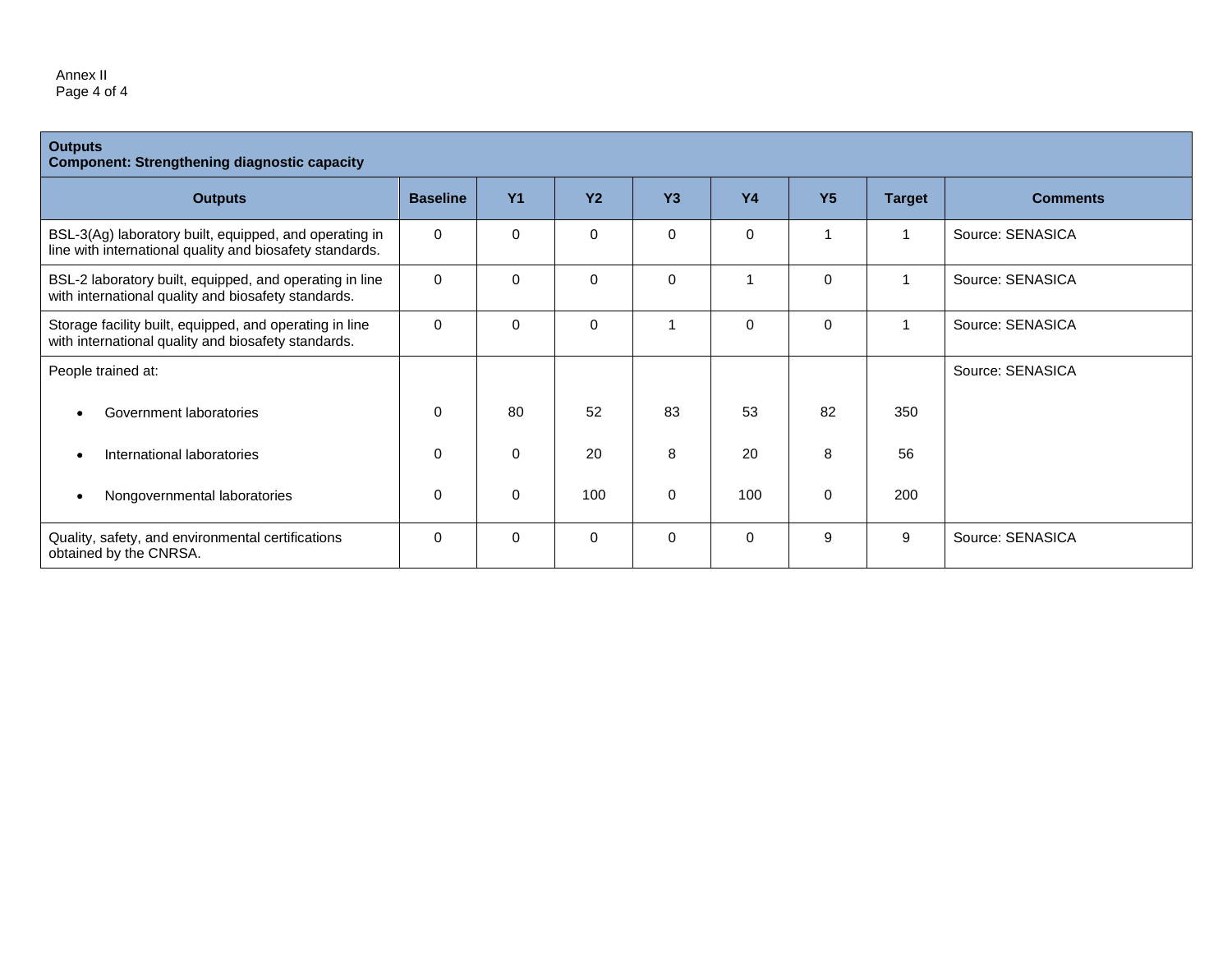### **FIDUCIARY AGREEMENTS AND REQUIREMENTS**

| Country:                 | Mexico                                                                                                                                                                        |  |  |  |  |  |
|--------------------------|-------------------------------------------------------------------------------------------------------------------------------------------------------------------------------|--|--|--|--|--|
| <b>Project number:</b>   | ME-L1256                                                                                                                                                                      |  |  |  |  |  |
| Name:                    | Animal Health Improvement                                                                                                                                                     |  |  |  |  |  |
| <b>Executing agency:</b> | Department of Agriculture, Livestock, Rural Development,<br>Fisheries, and Food (SAGARPA) through the National Service<br>for Agrifood Health, Safety, and Quality (SENASICA) |  |  |  |  |  |

# **I. EXECUTIVE SUMMARY**

1.1 The IDB will support the Department of Agriculture, Livestock, Rural Development, Fisheries, and Food (SAGARPA) in the construction of a National Animal Health Reference Center, to be executed by the National Service for Agrifood Health, Safety, and Quality (SENASICA).

SENASICA is responsible for agricultural health and food safety in Mexico. Its main objective is to protect agricultural resources and livestock from diseases that could affect humans and animals. It seeks to protect the safety of consumers of animal and plant products while ensuring they can be sold nationally and internationally without any restrictions or quarantines imposed by partner countries.

1.2 In order to achieve the objectives described in the main document, the component on strengthening diagnostic capacity was prepared. It will support the construction, equipping, and operation of the National Animal Health Reference Center (CNRSA). It will also support a series of capacity-building activities aimed at CNRSA staff, laboratory network staff, and animal health service staff from Central America and other countries, as well as a plan for publicizing CNRSA activities among livestock producers. The component will also include activities to supervise the work, as well as architectural guidance and commissioning for the process of building and operating the CNRSA.

### **II. THE EXECUTING AGENCY'S FIDUCIARY CONTEXT**

2.1 The executing agency will be SAGARPA through SENASICA—more specifically, through the Directorate for Animal Health (Technical Unit) in coordination with the Directorate for Administration and Information Technology (Coordinating Unit). The Bank updated SENASICA's Institutional Capacity Assessment (ICAS) in March 2011 for the Program to Strengthen Rural Public Goods (2547-OC/ME) to support the proposed execution model.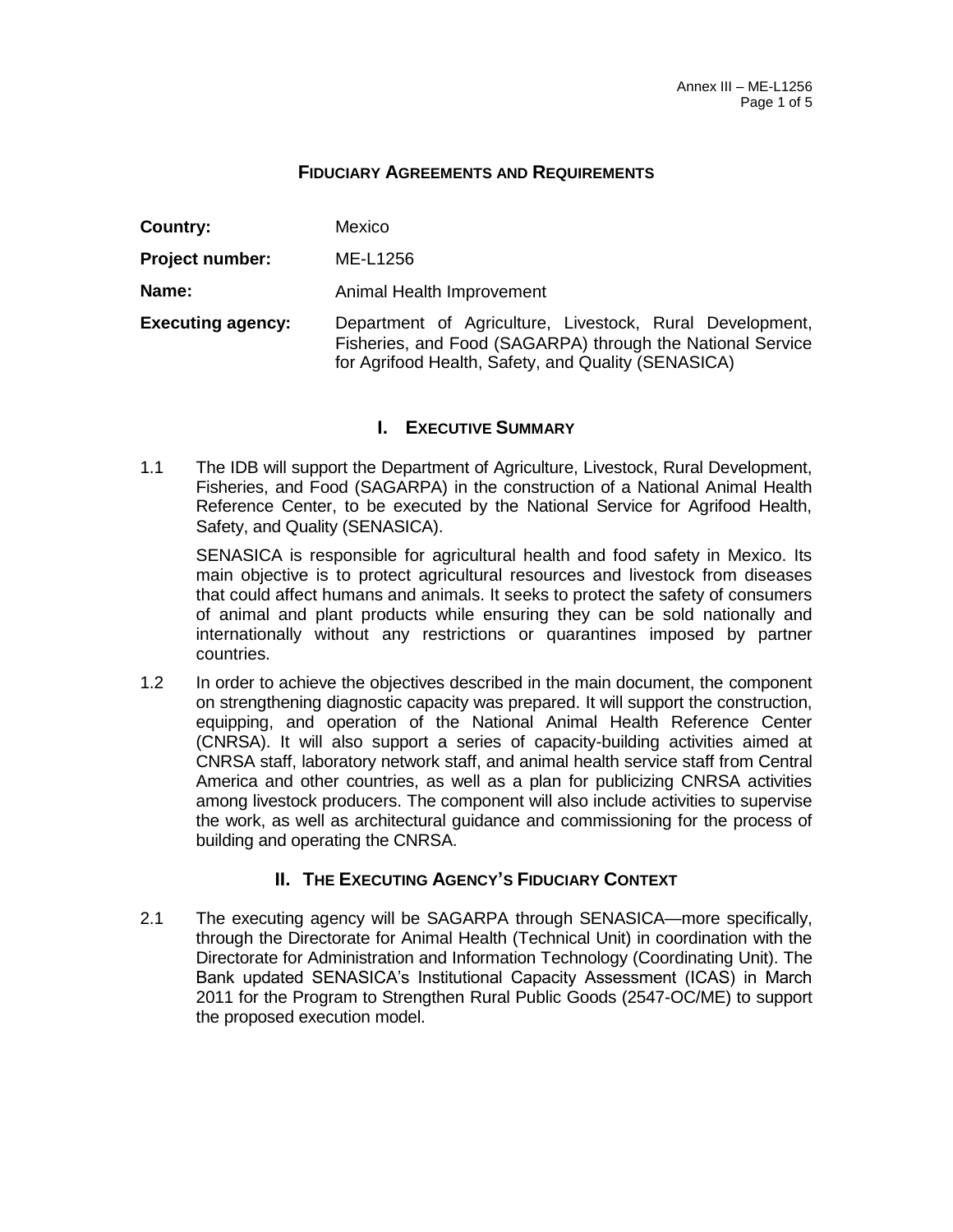# **III. FIDUCIARY RISK EVALUATION AND MITIGATION ACTIONS**

3.1 Application of the ICAS returned a total weighted score of 97.51%, demonstrating that SAGARPA's fiduciary systems are adequately developed and present a low execution risk according to the risk evaluation (PRM).

|                                             |                    | <b>Score</b>      | <b>Development</b> |                     |                                       |  |
|---------------------------------------------|--------------------|-------------------|--------------------|---------------------|---------------------------------------|--|
| <b>Consolidation of capacity</b><br>results | Qualification<br>% | <b>IR</b><br>$\%$ | Weighted<br>%      | (ND, LD, MD,<br>SD) | <b>Risk Level (HR,</b><br>SR, MR, LR) |  |
| Programming and<br>organization capacity    | 96.66              | 25                | 24.17              | SD                  | LR                                    |  |
| Execution capacity                          | 100.00             | 45                | 45.00              | SD                  | LR                                    |  |
| Internal and external control<br>capacity   | 94.48              | 30                | 28.34              | SD                  | LR                                    |  |
| <b>Total</b>                                |                    | 100               | 97.51              | <b>SD</b>           | LR                                    |  |

### **Consolidation of Institutional Capacity Assessment Results**

# **IV. CONSIDERATIONS FOR THE SPECIAL PROVISIONS OF THE LOAN CONTRACT**

- 4.1 The exchange rate for reporting will be that of the last working day of the month prior to the date on which payments are made.
- 4.2 SAGARPA will submit an audited financial report annually during the execution period within 120 days following the end of the fiscal year, plus a final audited financial report 120 days after the final disbursement. (See section 5)

### **V. AGREEMENTS AND REQUIREMENTS FOR PROCUREMENT EXECUTION**

- 5.1 All procurement will be conducted by SENASICA, which will apply the provisions of the Policies for the Procurement of Goods and Works (document GN-2349-9) and the Policies for the Selection and Contracting of Consultants (document GN-2350-9), both from 2011. If they are amended, the new version may be applied provided the executing agency accepts this in writing.
- 5.2 **Procurement of works, goods, and nonconsulting services:** Works, goods, and nonconsulting services contracts generated under the project and subject to international competitive bidding (ICB), as well as tenders subject to national competitive bidding (NCB), will be executed using bidding documents harmonized between the SFP and the Bank, available at:

[http://www.funcionpublica.gob.mx/unaopspf/credito/normace.htm.](http://www.funcionpublica.gob.mx/unaopspf/credito/normace.htm)

The project's sector specialist is responsible for reviewing the technical specifications for procurement when selection processes are being prepared.

### 5.3 **Selection and contracting of individual consultants:**

a. **Consulting services contracts signed with firms** will be executed using the standard request for proposals agreed upon between the Bank and the SFP. It can be viewed at:

[http://www.funcionpublica.gob.mx/unaopspf/credito/normace.htm.](http://www.funcionpublica.gob.mx/unaopspf/credito/normace.htm)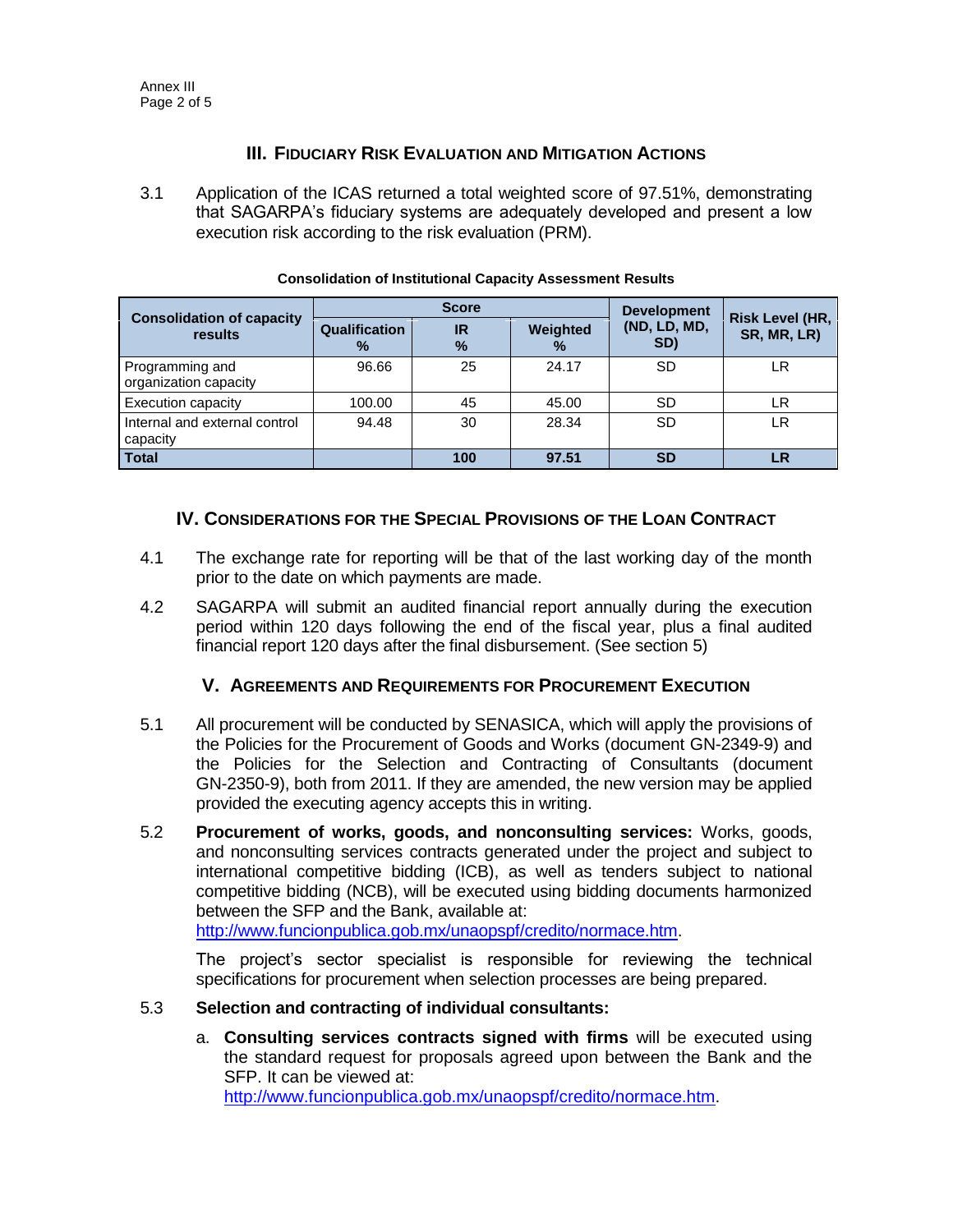Announcements of consulting contracts worth more than US\$200,000 will be published internationally, and for those worth less than US\$500,000, the shortlist can include only national firms.

b. **Selection of individual consultants:** Consulting services contracts with individual consultants will take into account their qualifications to do the work based on comparison with the qualifications of at least three candidates. The contracting will be performed using the model for contracting individual consultants agreed upon by the SFP and the Bank, which can be viewed at: [http://www.funcionpublica.gob.mx/unaopspf/credito/normace.htm.](http://www.funcionpublica.gob.mx/unaopspf/credito/normace.htm))

The project's sector specialist is responsible for reviewing the terms of reference for contracting consultant services.

5.4 **Use of country procurement system:** In February 2013, the Bank's Board of Executive Directors agreed to increase use of Mexico's public procurement and contracting system (adoption of Mexico's public contracting system) in keeping with the provisions of the updated country strategy (document  $GN-2595-3$ ).<sup>1</sup> The system can be used once the corresponding implementation agreement has been signed with the Mexican government.

| <b>Works</b>                                   |                                           |                 |                                                | Goods <sup>2</sup>                        | <b>Consultancy</b> |                                                 |                                             |
|------------------------------------------------|-------------------------------------------|-----------------|------------------------------------------------|-------------------------------------------|--------------------|-------------------------------------------------|---------------------------------------------|
| <b>International</b><br>competitive<br>bidding | <b>National</b><br>competitive<br>bidding | <b>Shopping</b> | <b>International</b><br>competitive<br>bidding | <b>National</b><br>competitive<br>bidding | <b>Shopping</b>    | Announcement<br>of international<br>consultancy | <b>Shortlist</b><br>100%<br><b>National</b> |
| >15,000,000                                    | $<$ 15,000,000<br>and<br>>500,000         | $<$ 500,000     | ≥3,000,000                                     | $<$ 3,000,000<br>≥100.000                 | $<$ 100.000        | >200.000                                        | $<$ 500.000                                 |

### **Table of threshold amounts for procurement (US\$)**

### 5.5 **Main procurements:**

- An ICB for building, equipping, and operating the National Animal Health Reference Center for approximately US\$119,878,974.18.
- The contracting of nonconsulting services for external supervision of the construction, equipping, and operation of the National Animal Health Reference Center for an approximate amount of US\$3,581,247.18.

l

Mexico's federal public contracting system will be used for all contracts for amounts up to the threshold established by the Bank for use of ICB in procurement of works (US\$15 million) and goods and services (US\$3 million). For amounts higher than this, the Bank policies established in documents GN-2349-9 and GN-2350-9 will be applied. The system cannot be used for the following: (i) consulting services contracts; (ii) PEMEX contracts; (iii) contracts under state and municipal laws; and (iv) direct contracts between public entities (inter-administrative contracts). Federal system provisions on the exclusion of foreigners and degree of national integration also do not apply.

<sup>2</sup> Includes nonconsulting services.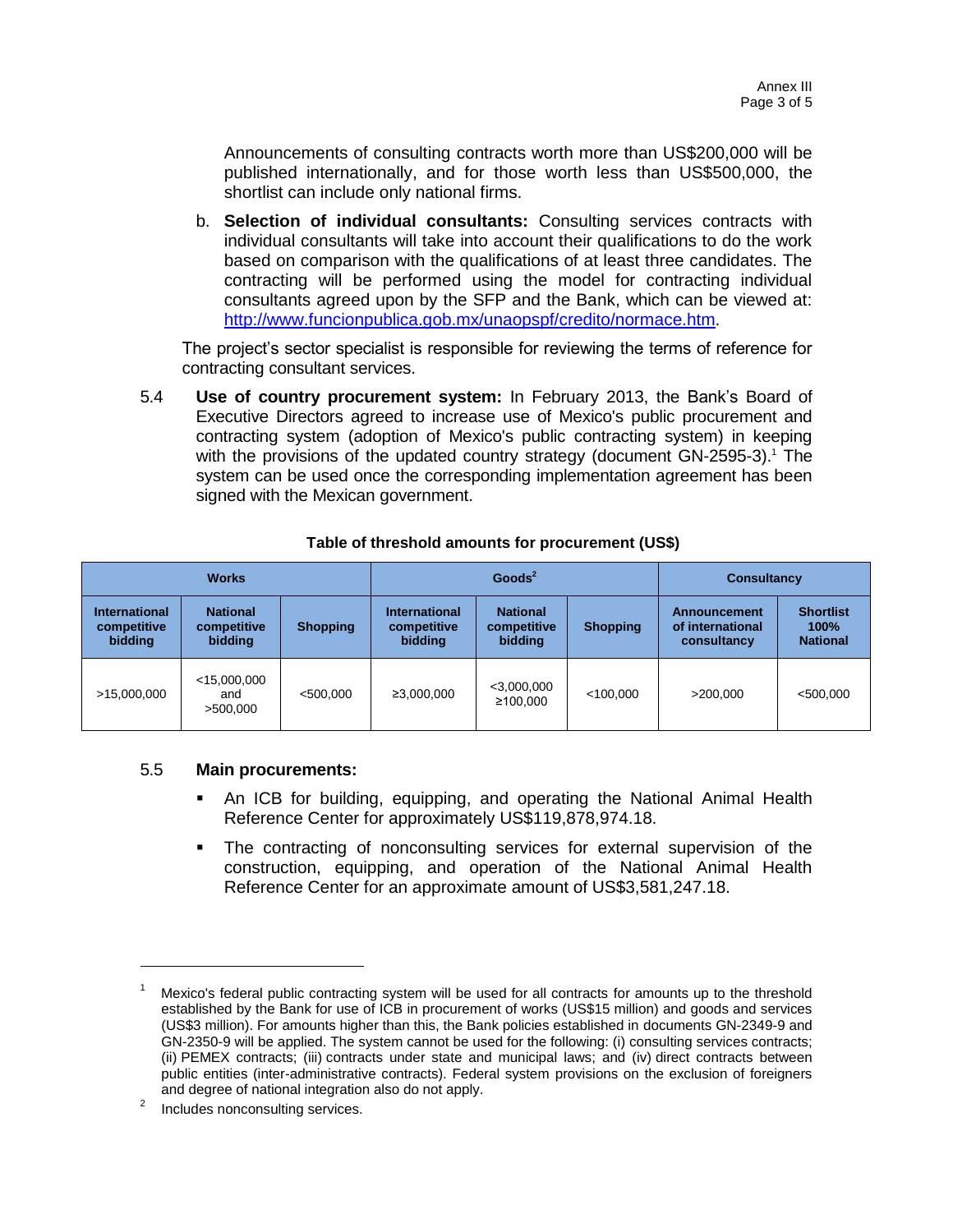- Consulting services provided by a firm for technical assistance and quality control during the building, equipping, and operating the National Animal Health Reference Center for approximately US\$8,706,246.15.
- The plan is also to contract training for CNRSA staff, laboratory network staff, and animal health service staff from Central America and other countries for approximately US\$461,538.46
- 5.6 **Supervision and procurement plan:** Based on the low risk rating of the institutional assessment, procurement will be reviewed ex post, except when ex ante review is expressly called for in the procurement plan and for specific cases. SENASICA has experience with procurement that is complex and similar to the main procurements indicated. In any case, and where necessary, the Bank can conduct training on procurement, as well as provide guidance and support for procurement execution. The procurement plan can be reviewed and updated at any time.
- 5.7 **Records and procurement archives:** The archives must be available for any procurement review that the Bank may deem pertinent.

### **VI. FINANCIAL MANAGEMENT AGREEMENTS AND REQUIREMENTS**

### **1. Programming and budget**

- 6.1 Because all the projects developed by the Mexican government, including those financed by international organizations, fall under the budgets assigned to its departments and entities, each public institution is required to conduct internal oversight on the matter. For SAGARPA and SENASICA, this control is performed through SAGARPA's national Budget and Accounting System (SIPREC).
- 6.2 The executing agency's functions, programs, and projects are incorporated into its annual expenditures budget; the executing agency is assigned its expenditure budget in an annual programming/budgeting exercise. The functions of programming, budget and expense control, and accounting and reporting based on financial information are governed by a variety of regulations issued mainly by the SHCP. This ensures that standards for record-keeping and use of the systems established are coherent.

### **2. Accounting and information systems**

6.3 SAGARPA and SENASICA perform the budgetary and accounting control through SIPREC. They are also incorporating the government resource planning (GRP) system, which provides an opportunity to oversee the institution's operation records on its budget, finances, accounting, procurement, fixed assets, services, storage, human resources, training, payroll, travel, and compensation. It should be noted that the SHCP has implemented a comprehensive budgetary accounting system (SICOP) that all the offices of the Federal Civil Service are required to use to process budgetary, payment, and accounting transactions. It brings recording and control of financial information together in one place. SIPREC, GRP, and SICOP are institutional systems that are in line with the SHCP's system for internally processing transactions.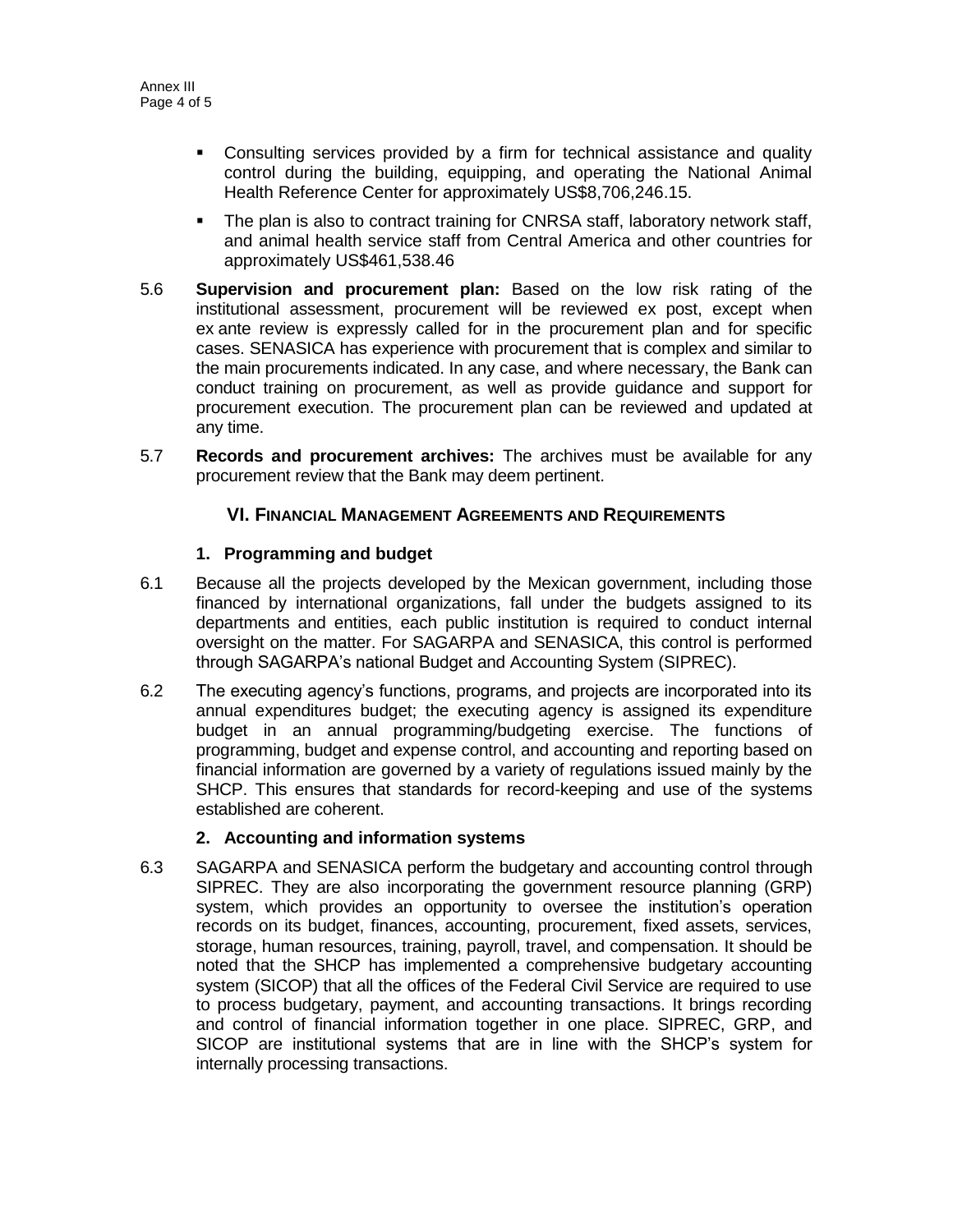### **3. Disbursements, flow of funds**

6.4 The disbursements will be made pursuant to the methodology for reimbursement of expenditures. SAGARPA will submit details of the transfers to the IDB. They will then be reviewed ex post.

### **4. Internal control and internal audit**

6.5 SAGARPA has a head of the Internal Control Body, designated by the SFP, whose job is to inspect, supervise, and impress upon the institution the good governance agenda based on transparency, accountability, and strict regulatory compliance, following the requirements of the SFP and other applicable regulations. The exercise, oversight, and evaluation of federal public spending are fundamentally conducted under the provisions of the Expenditure Budget of the Federation and the Federal Budget and Treasury Responsibility Act and its regulations.

### **5. Retroactive financing**

6.6 The IDB will be able to retroactively finance up to US\$29 million (20% of the proposed loan amount) of eligible expenditures (charged to the loan proceeds) made by SENASICA prior to the date on which the Board of Executive Directors approves the loan, as long as requirements have been met that are substantially similar to those established in the loan contract. The expenditures must have been made on or after 9 August 2016 (the date on which the IDB approved the Project Profile of the operation), however under no circumstances may they include expenditures made more than 18 months before the approval date of the loan.

### **6. External control and reporting**

6.7 **Audits:** Within 120 days after the end of every fiscal year, SAGARPA will submit audited financial reports. The auditing firm will be designated by the SFP with the IDB's no objection. Review of the auditing work will be conducted based on the terms of reference agreed upon by the IDB, SAGARPA, and the SFP.